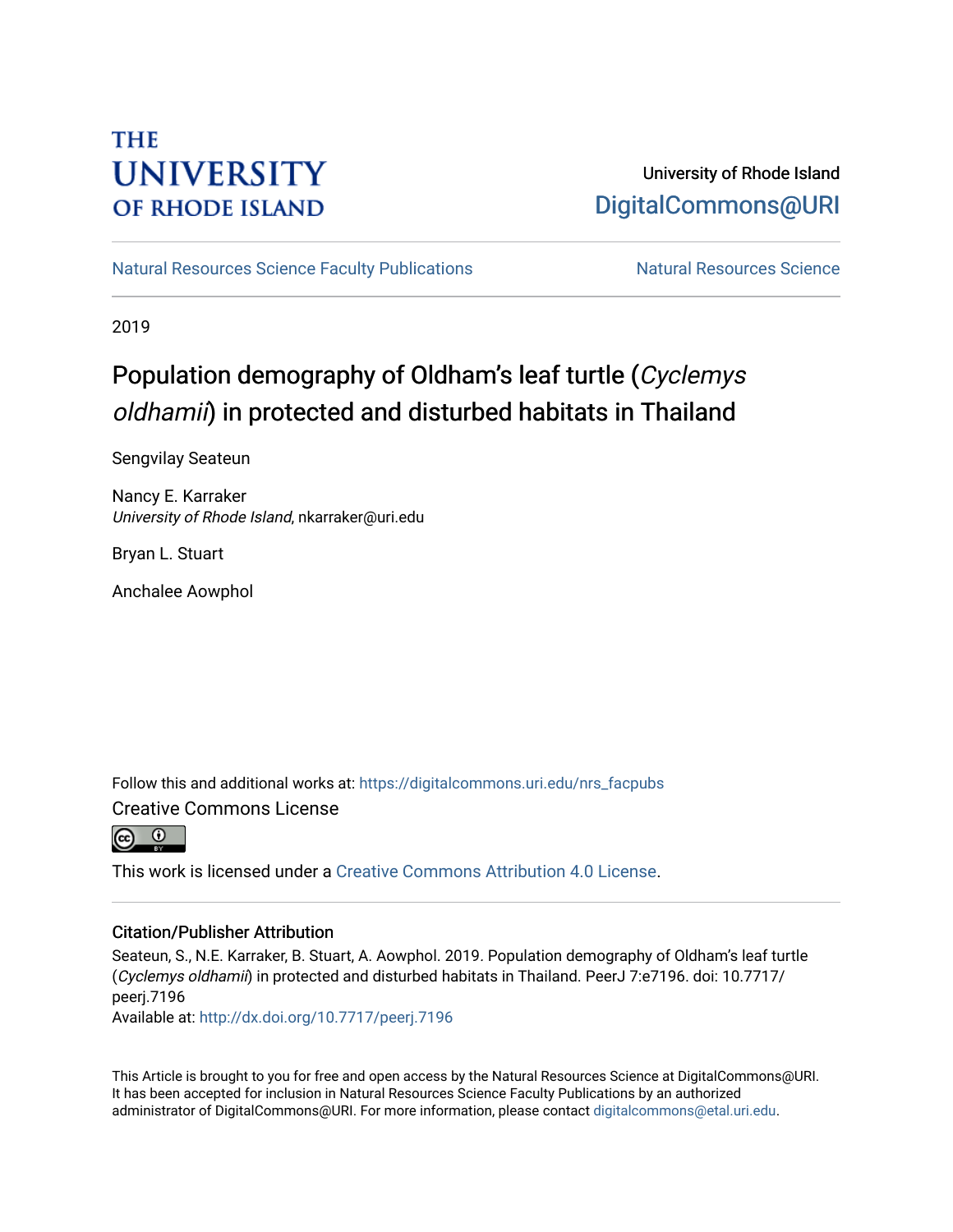# **Peer**

# **Population demography of Oldham's leaf turtle (***Cyclemys oldhamii***) in protected and disturbed habitats in Thailand**

<span id="page-1-6"></span><span id="page-1-5"></span><span id="page-1-3"></span>Sengvilay Seateun<sup>[1](#page-1-0)</sup>, Nancy E. Karraker<sup>[2](#page-1-1)</sup>, Bryan L. Stuart<sup>[3](#page-1-2)</sup> and Anchalee Aowphol<sup>1</sup>

<span id="page-1-0"></span>**<sup>1</sup>** Department of Zoology, Faculty of Science, Kasetsart University, Bangkok, Thailand

<span id="page-1-1"></span>**<sup>2</sup>** Department of Natural Resources Science, University of Rhode Island, Kingston, RI,

United States of America

<span id="page-1-2"></span>**<sup>3</sup>** North Carolina Museum of Natural Sciences, Raleigh, NC, United States of America

#### <span id="page-1-4"></span>**ABSTRACT**

**Background**. Freshwater turtle populations are vulnerable to a range of human activities because of particular life history attributes, and anthropogenic impacts can cause shifts in demographic traits, including survival, density and population structure. Asian freshwater turtles have undergone dramatic population declines in recent decades principally because of collection for food, pet, and traditional medicine markets. Despite this, few studies have been conducted on the population demography of these turtles, thereby limiting our understanding of population trends and the development of conservation actions. Oldham's leaf turtle (*Cyclemys oldhamii*) is one of the most commonly traded turtles in Asian markets, but previous published studies have focused solely on systematics.

**Methods**. We conducted a mark-recapture study of *C. oldhamii* at three sites in northeastern Thailand—a protected stream, a degraded stream, and human-constructed ponds—and evaluated differences in survival, density, population structure, and sexual dimorphism among sites.

**Results**. We captured 77 turtles at the protected stream, 67 at the constructed ponds, and two in the degraded stream. Survival was 12% lower and density was 35% lower in the constructed ponds than in the protected stream. Size class structure was skewed toward smaller individuals at the constructed ponds, and both sites exhibited subadultskewed age class structure. Sex ratios were not statistically different than 1:1 at either site and did not differ between sites. We did not document sexual dimorphism in either population.

**Discussion**. Explanations for lower survival, lower densities, and skewed size class structure at the constructed ponds include collection for consumption or Buddhist prayer release locally, collection for illegal export from Thailand, predation by domestic dogs associated with humans living nearby, or lower habitat quality. Evidence from our study suggests that collection, either for local use or export, is the most likely explanation for differences in demographic characteristics between the two sites. The information gained from this study may contribute to a status assessment for *C. oldhamii* and development of conservation actions should they become necessary to protect populations in Thailand.

Submitted 13 February 2019 Accepted 28 May 2019 Published 2 July 2019

Corresponding author Anchalee Aowphol, [fsciacl@ku.ac.th](mailto:fsciacl@ku.ac.th)

[Academic editor](https://peerj.com/academic-boards/editors/) [Lisa Schwanz](https://peerj.com/academic-boards/editors/)

[Additional Information and](#page-13-0) [Declarations can be found on](#page-13-0) [page 13](#page-13-0)

DOI **[10.7717/peerj.7196](http://dx.doi.org/10.7717/peerj.7196)**

Ccopyright 2019 Seateun et al.

[Distributed under](http://creativecommons.org/licenses/by/4.0/) [Creative Commons CC-BY 4.0](http://creativecommons.org/licenses/by/4.0/)

**OPEN ACCESS**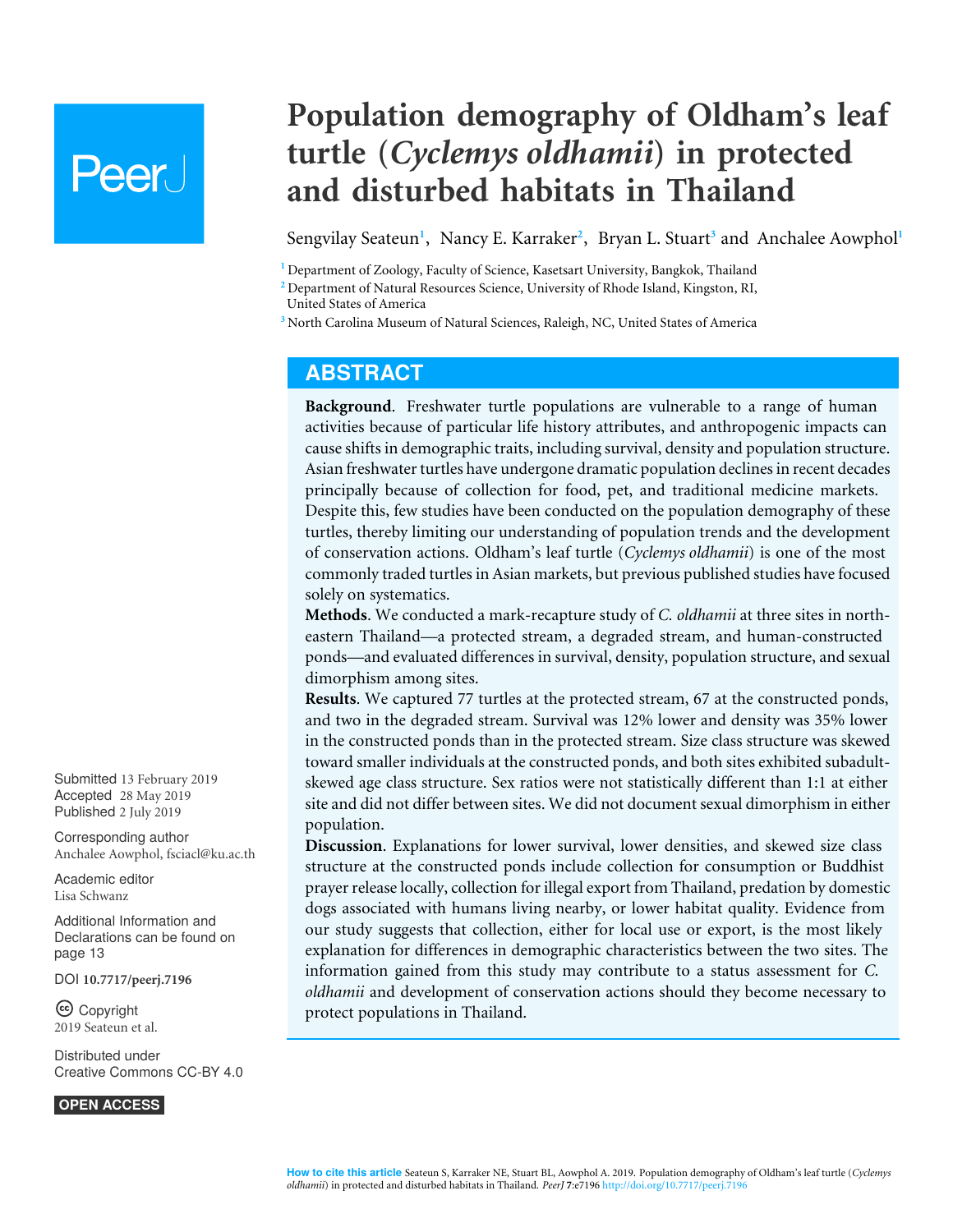**Subjects** Conservation Biology, Ecology, Population Biology **Keywords** *Cyclemys*, Demography, Disturbed habitat, Morphometrics, Population size, Sexual dimorphism, Survival rate, Thailand, Turtles

#### **INTRODUCTION**

Turtles exhibit life history traits that make their populations particularly vulnerable to human-caused impacts in their environments (*[Heppell, 1998](#page-15-0)*), as compared with some other vertebrate groups. Freshwater turtle species, in particular, are generally characterized as having delayed reproduction, with sexual maturity not occurring until 7–14 years (e.g., *[Congdon, Dunham & Van Loben Sels,](#page-15-1) [1993](#page-15-1)*; *[Frazer, Gibbons & Greene, 1990](#page-15-2)*), low subadult survivorship (e.g., *[Shine & Iverson, 1995](#page-17-0)*), and low fecundity (e.g., *[Iverson, 1991](#page-16-0)*; *[Sung, Hau & Karraker, 2014](#page-17-1)*), and in some species, individuals may not breed annually (*[Litzgus & Mousseau, 2006](#page-16-1)*). These traits make populations less resilient to anthropogenic impacts and can lead populations into an extinction vortex (e.g., *[Shoemaker et al., 2013](#page-17-2)*) from which many are unlikely to recover.

Freshwater turtle populations have been demonstrated to be vulnerable to a range of human activities. Population declines have been associated with actions seemingly as benign as opening up protected areas for hikers (*[Garber & Burger, 1995](#page-15-3)*), more invasive activities such as pollution and sedimentation of aquatic habitats (*[Dodd, 1990](#page-15-4)*), predation by non-native predators (*[Fordham, Georges & Brook, 2007](#page-15-5)*), and direct removal of individuals for trade (*[Lyons, Natusch & Shepherd, 2013](#page-16-2)*). In addition to obvious changes such as decreasing abundances in carefully monitored populations which may indicate populations compromised by anthropogenic impacts, other demographic traits may signal humaninduced changes in populations that could lead to declines over time. The demographic or ecological traits potentially shifted by humans' activities depends on the life history of the focal species and the particular type of human-caused perturbation. For example, expansion of non-native plants and decreases in habitat suitability have been associated with a decline in survival rate in a turtle species with unique habitat requirements (*[Sirois](#page-17-3) [et al., 2014](#page-17-3)*). Conversion of mature forest to early-successional habitat around wetlands was associated with an increase in the home range size of a turtle species that spends about 30% of time on land (*[Buchanan, Buffum & Karraker, 2017](#page-14-0)*). Skewed size class and age class structures were observed in populations of a highly aquatic species targeted by illegal collectors (*[Sung, Karraker & Hau, 2013](#page-17-4)*). Populations impacted by activities of humans may exhibit reduced abundances but other indicators may be evident in their demography, and this may be especially true for species whose populations are exposed to harvesting.

Asian turtle populations have been inordinately impacted by harvesting to supply markets for food, traditional Chinese medicine, and the international pet trade (*[Auliya et](#page-14-1) [al., 2016](#page-14-1)*; *[Kharel & Chhetry, 2012](#page-16-3)*; *[Stuart & Platt, 2004](#page-17-5)*; *[Van Dijk, Stuart & Rhodin,](#page-17-6) [2000](#page-17-6)*) in a critical conservation issue known as the 'Asian turtle crisis.' In conservation assessments completed by the International Union for the Conservation of Nature (IUCN), 80% of Asian turtles appear in threatened categories with more than 50% of those as Endangered or Critically Endangered (*[IUCN,](#page-16-4) [2018](#page-16-4)*). For most species, there has been almost no research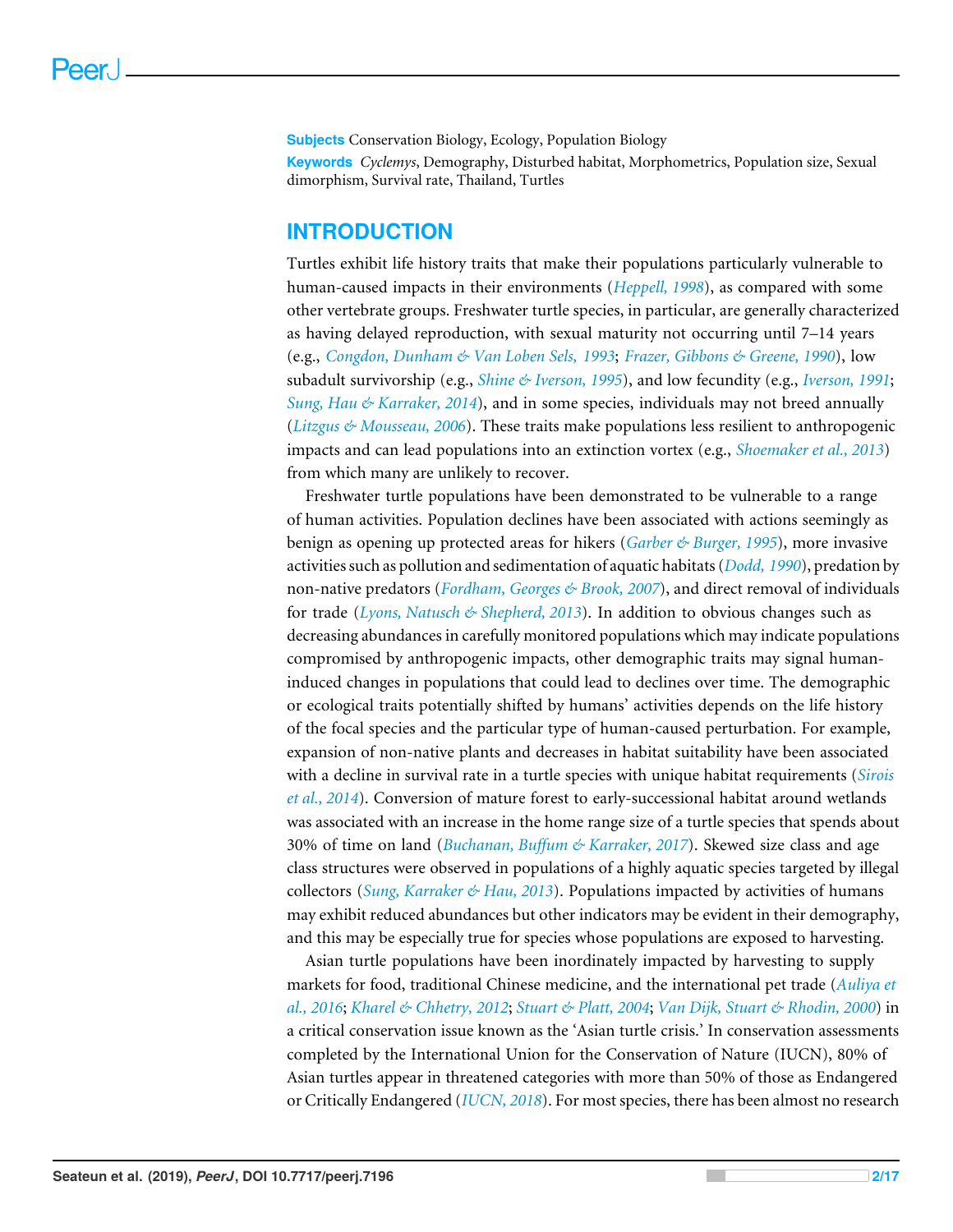beyond the initial species description and subsequent efforts to gain further taxonomic resolution on related species. In fact, populations of many Asian turtle species have declined to such low levels that it has become difficult to study their ecology (*[Shen, Pike &](#page-17-7) [Du, 2010](#page-17-7)*) or population biology, understandings of which are necessary for development of conservation action plans. Quantifying the demographic structure of turtle populations is integral for understanding population trends and conservation needs (*[Bury, Germano &](#page-15-6) [Bury, 2010](#page-15-6)*), particularly in light of rapid land use change in some parts of Southeast Asia (*[Sodhi et al., 2004](#page-17-8)*).

Despite robust populations remaining in some parts of Southeast Asia, as one of the top five turtle taxa sold in Hong Kong and mainland China markets (*[Cheung & Dudgeon,](#page-15-7) [2006](#page-15-7)*), Asian leaf turtles (*Cyclemys* spp.) are of conservation concern. We examined three populations of Oldham's leaf turtle, one in a natural protected area and two in disturbed areas, to quantify the effects of humans' activities on survival, density, age class structure, size class structure, sex ratio, and degree of sexual dimorphism. Based on documented vulnerabilities of freshwater turtles to anthropogenic disturbance, we developed and tested a set of hypotheses. We hypothesized that the populations in the two disturbed habitats would exhibit lower survival and lower densities than the protected stream because of degraded habitats and increased risk of illegal collection. We expected that the degraded stream and human-constructed ponds would have a subadult-skewed age class structure because adult numbers would be reduced by collection. In contrast, the protected stream should exhibit an adult-skewed age class structure. Finally, we hypothesized that we would document male-skewed sex ratios in the two disturbed habitats because females are often targeted or are more easily found by collectors. In contrast, the protected population was predicted to have an even sex ratio. We expected all three populations to exhibit sexual dimorphism, with females being slightly larger than males since female-biased sexual dimorphism has been reported in many aquatic turtles, including the family Geoemydidae such as *Malayemys macrocephala* from Thailand (*[Brophy, 2006](#page-14-2)*).

#### **MATERIALS AND METHODS**

#### **Study species and sites**

Oldham's leaf turtle (*Cyclemys oldhamii*) is distributed in Cambodia, Laos, Myanmar, Thailand, and Vietnam (*[Rhodin et al., 2017](#page-16-5)*). The species is principally associated with lower-elevation aquatic habitats generally surrounded by forest (*[Rai, 2004](#page-16-6)*; *[Stuart et al.,](#page-17-9) [2010](#page-17-9)*) and is known to move between aquatic and terrestrial habitats (*[Durkin, 2012](#page-15-8)*). Turtle species in the genus *Cyclemys* are currently placed in the Red List Category Near Threatened by *[IUCN](#page-16-4) [\(2018\)](#page-16-4)*, and in 2013, all *Cyclemys* species were upgraded to Appendix II by the Convention on International Trade in Endangered Species (*[CITES,](#page-15-9) [2016](#page-15-9)*), which places restrictions on trade of these species between CITES signatory countries. Although *Cyclemys* spp. appear frequently in trade in several countries (*[Cheung & Dudgeon, 2006](#page-15-7)*; *[Stuart & Platt, 2004](#page-17-5)*; *[Vamberger et al., 2017](#page-17-10)*), the population demography and ecology of turtles in this genus are largely unstudied.

We conducted this research within the Indo-Burma biodiversity hotspot, a geographic expanse that contains the highest proportion of the world's turtle diversity (*[Buhlmann et](#page-14-3)*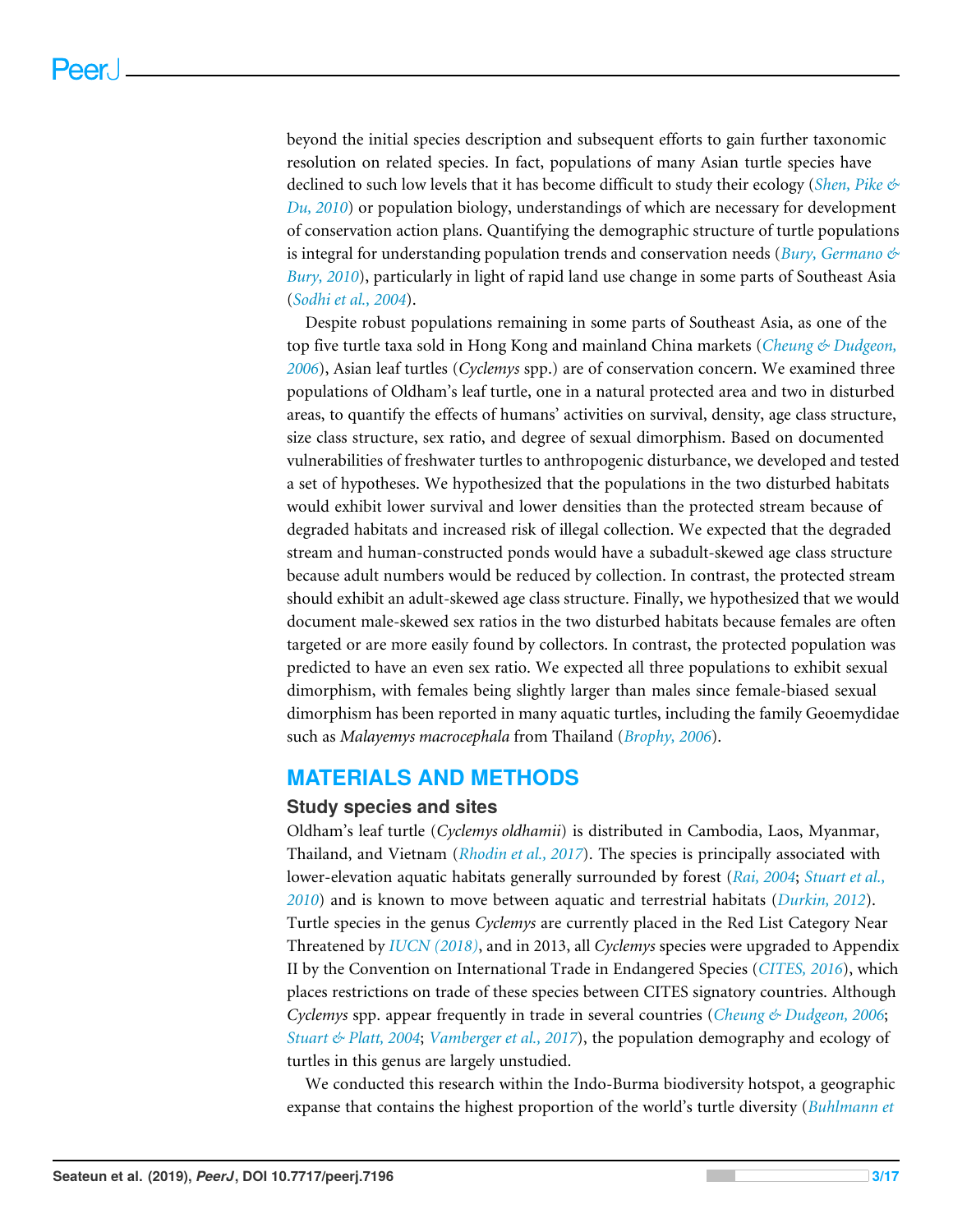*[al., 2009](#page-14-3)*). We focused on three study sites in and around Sakaerat Biosphere Reserve, a United Nations-designated reserve located in Nakhon Ratchasima Province in northeastern Thailand. The first study site, Sakaerat Environmental Research Station (SE; N14 30.344; E101 55.135), is a protected habitat that contains a nearly pristine, natural stream system characterized by a moderate gradient and dominated by bedrock and boulder substrates. Mean width of the stream channel is 3.8 m. During the rainy season, many pools can be found along the streams at SE, but during the dry season only a few of these pools contain water and the stream channel is largely dry. The primary forest surrounding the stream is structurally complex, mature, evergreen, secondary forest with legacy trees up to 400 years old. This forest type is dominated by trees in the family Dipterocarpaceae and is generally characterized by a dense shrub and liana layer and a closed canopy. Collection of food or other resources by villages living nearby is prohibited in this area.

The second study site, Wang Nam Khiao Forestry Student Training Station of Kasetsart University (KU; N14 29.997; E101 56.442), is a highly disturbed natural stream that runs parallel to a highway and is flanked by small villages. The stream is low gradient and dominated by cobble-sized and smaller substrates, including large amounts of sediment, possibly contributed by nearby construction of a small check dam. Mean stream width is 5.0 m and the stream flows year-round. The stream is highly turbid, exhibits signs of periodic algal blooms, and contains some garbage. Sparse riparian vegetation is present. People living nearby collect water from the stream for use in their houses and for crops and livestock. Other resources, such as fish and crabs, are extracted from the stream, and plants are collected from the surrounding area.

The third study site, Sakaerat Silvicultural Research Station (SS; N14 30.339; E101 54.131), contains four human-constructed ponds (two measuring about  $75 \times 60$  m in size and two measuring  $17 \times 10$  m in size), constructed to provide a water source for nearby forestry plantations. The two larger ponds are located 9.5 m apart and contain water year-round. The two smaller ponds were located 716 m from the larger ponds. The smaller ponds dry annually, and as they are located immediately adjacent to each other and separated by only a small berm, they were treated as one pond for the purposes of this study. Trees of *Acacia* sp., *Leucaena* sp., and *Eucalyptus* sp. are grown in the plantation area surrounding these ponds; the *Acacia* sp. and *Leucaena* sp. are about 30 years old and the *Eucalyptus* sp. are about 15 years old. Plantation workers live near the artificial ponds and domestic dogs are present in the area.

The three study sites (SE, KU, and SS) are located >3 km from each other, with barriers such as roads and deforested areas in between, so we considered them to be separate populations. Elevation across the study areas ranges from 250−762 m. The climate is tropical with a mean annual air temperature of 26.4  $\degree$ C, mean annual maximum temperature of 35 ◦C, and mean annual low temperature of 16 ◦C. The wet season spans from May to mid-October, with rainfall peaks in May and September and mean annual rainfall of 1025 mm the dry season, which occurs from November to April. The environment of Sakaerat Biosphere Reserve has been described in detail by *[Inger & Colwell](#page-15-10) [\(1977\)](#page-15-10)*.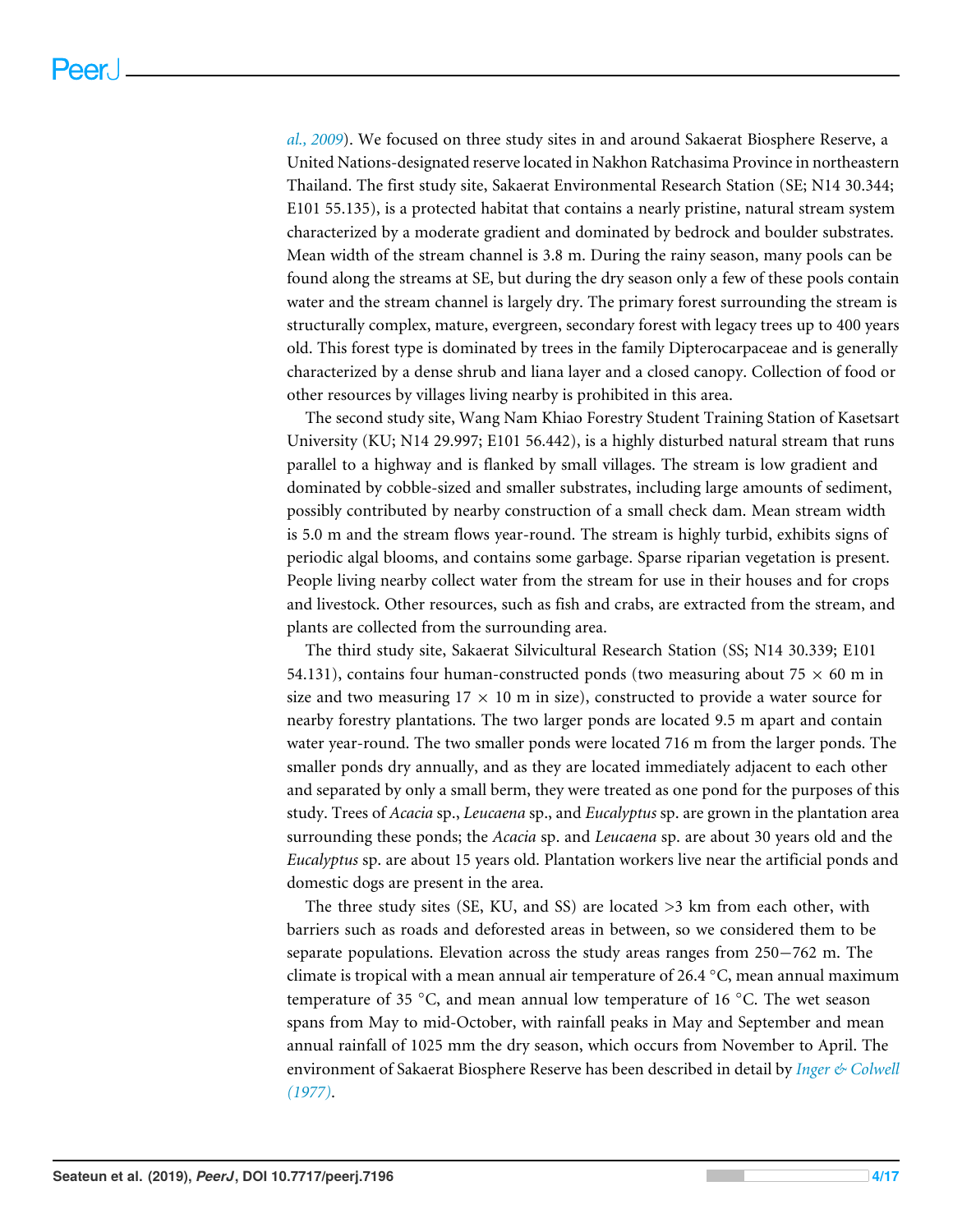#### **Animal sampling**

We used funnel traps baited with canned fish to capture turtles. Each trap contained a plastic bait tube into which holes were drilled so that turtles could smell the bait but not eat it and a plastic bottle that served as a flotation device to ensure turtles' access to the surface to breathe. Trapping was conducted along a 1.8-km section of a protected natural stream at SE, with an average stream width of 3.8 m, for a total area of approximately 0.68 ha. We trapped a 1.3-km section of a disturbed stream at KU totaling approximately 0.65 ha. Human-constructed ponds that we trapped at SS made up a total area of approximately 0.93 ha. All study areas were trapped three days and two nights per month. Sites SE and SS were trapped monthly from July 2014 to December 2016, for a total of 20 months at each site because of periodic drying of some habitats. Site KU was trapped monthly from September 2014–January 2015 and March–December 2015, for a total of 12 months. One trap was set approximately every 30 m along the lengths of the streams or around the perimeter of the ponds so that trapping effort was comparable among habitat types. Traps were set in late afternoon and checked the following morning. We permanently marked each subadult and adult turtle by notching a unique series of marginal scutes with a triangular metal file (*[Cagle, 1939](#page-15-11)*), so that individual turtles could be identified. Hatchlings were not marked because their shells were still soft and marking at that stage can result in permanent shell damage as the turtle grows. Thus, hatchlings could not be individually identified and were not included in analyses. For each turtle captured, we measured the following morphological characters: straight-line carapace length (CL), carapace width (CW), shell height (SH), plastron length (PL), and plastron width (PW) to the nearest 0.1 mm using calipers. Body mass was measured with a spring scale to the nearest 1 g for turtles  $\langle 100 \text{ g}$ , to the nearest 10 g for turtles  $>100 \text{ g}$ , and to the nearest 20 g for turtles >1,000 g. We determined sex of turtles using external secondary sexual characteristics. As in many other freshwater turtles (*[Rai, 2004](#page-16-6)*; *[Sung, Karraker & Hau, 2013](#page-17-4)*), males have a longer pre-cloacal tail length and thicker tail base than do females. All turtles not exhibiting sexually-dimorphic characters, and thus not yet sexually mature, were considered to be subadults.

As Sakaerat Biosphere Reserve has a distinct annual warm, wet season alternating with a cooler, dry season, lines of arrested growth form on shell scutes of turtles on an annual basis. For each turtle, we counted these annuli on at least two scutes on both the carapace and plastron. When freshwater turtles reach about 12–15 years old, the annuli begin to overlap each other and thus older turtles cannot be aged reliably. In addition, the carapace or plastron may become worn and smooth over many years, leading to inaccuracy in growth estimation by growth ring counts (*[Litzgus & Brooks, 1998](#page-16-7)*). We found that we could reliably count growth rings up to 15 years of age for *C. oldhamii*. Turtles for which we observed overlap in growth rings or for which the scutes were worn and smooth, we classified age as >15 years. After measurements, turtles were released at the point of capture.

#### **Population structure, survival, and density**

Trapping at KU was discontinued after 12 months, due to extremely low capture rates, and population analyses were not conducted for this site. As sites SE and SS were trapped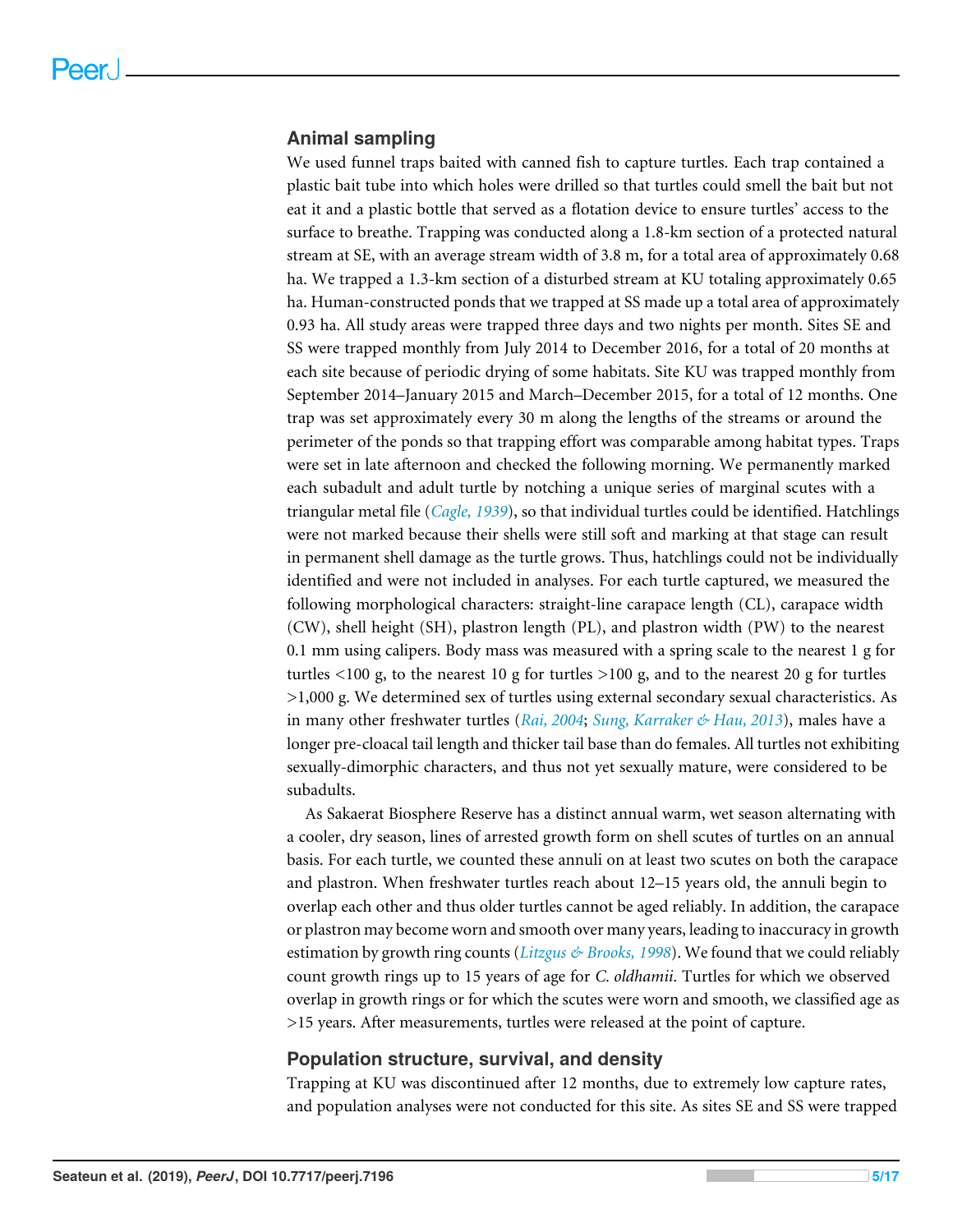for 20 months, we collapsed these trapping sessions into five, four-month survey bouts for analysis. We used Cormack–Jolly–Seber models to estimate annual survival and recapture probabilities separately for each site, including the group attributes age/sex class (subadult, male, female) and site (SE, SS). We also compared size class structure between the two populations. The timing of the wet and dry seasons varied widely among years so we were not able to evaluate the importance of season to survival or recapture probability. We constructed models that evaluated group attributes in the context of constant and time-dependent survival and recapture probabilities. We evaluated model fit to the data with a bootstrapping goodness of fit test of the most general model that included timedependent survival and time-dependent recapture probability. We estimated population size for each site separately using open population Jolly Seber models and evaluated candidate models with constant and time-dependent survival and recapture probabilities and time-dependent probability of entry. Using mean population size estimates from the top model for each site, we generated density estimates for each population. Population analyses were conducted in Program Mark (White, Colorado State University, USA. Available online at: [http://www.phidot.org/software/mark/index.html\)](http://www.phidot.org/software/mark/index.html). Numbers of males and females at each site and sex ratios between sites were compared using chi-square tests with the R program (*[R Development Core Team,](#page-16-8) [2014](#page-16-8)*). We determined percentage of individuals within each age/sex class recaptured of the total captured within each class. We compared proportion of subadults between sites using a chi-square test.

#### **Sexual dimorphism**

Distributions of morphometric data were tested for normality using a Shapiro–Wilk's test. Data for all morphological parameters for both sexes were normally distributed, except for shell height and plastron length in females, which deviated slightly from normal, so we used parametric tests to examine sexual dimorphism. We quantified morphological differences between sex and site and an interaction term (sex  $\times$  site) and compared them using two-way ANOVA. Analyses were conducted using the statistical software SPSS and differences were considered significant at  $\alpha = 0.05$ .

Scientific research permits were provided by the Sakaerat Silvicultural Research Station, Royal Forestry Department (No.1607.5/2201), Sakaerat Environmental Research Station (No. 5201/106), Faculty of Forestry, Kasetsart University (No. 0513.10601/3358) and National Research Council of Thailand (No. 0002/8188). This research was approved by the Institutional Animal Care and Use Committee, Kasetsart University (Permit # ACKU60-SCI-003).

#### **RESULTS**

We conducted 20 surveys each on the protected stream at SE and the human-constructed ponds at SS and 12 surveys of the disturbed stream at KU. We captured a total of 146 turtles, including 77 at SE, 67 at SS, and 2 at KU. We made no observations of turtles moving between the three sites during the study period.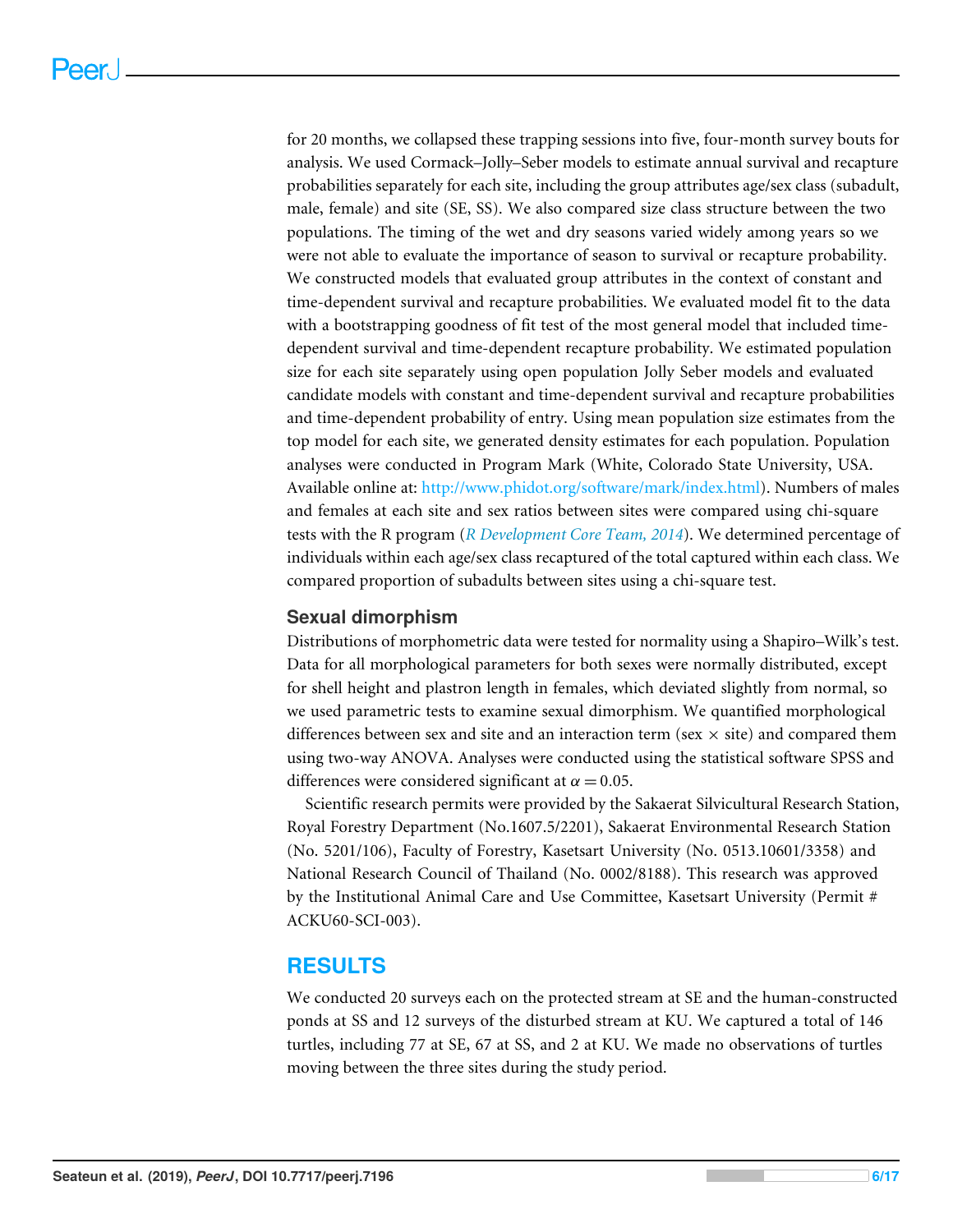<span id="page-7-0"></span>

**Figure 1 Carapace lengths of Oldham's leaf turtle (***Cyclemys oldhamii***).** Frequency distribution of carapace lengths turtles captured at (A) Sakaerat Environmental Research Station (SE) and (B) Sakaerat Silvicultural Research Station (SS) in Sakaerat Biosphere Reserve, Nakhon Ratchasima, Thailand from July 2014 to December 2016.

Full-size [DOI: 10.7717/peerj.7196/fig-1](https://doi.org/10.7717/peerj.7196/fig-1)

#### **Population structure**

At SE, where we sampled a protected, relatively pristine stream, a total of 77 individuals were captured and marked during the study period, consisting of 15 (19%) males, 27 (35%) females and 35 (45%) subadults. The sex ratio (male: female) was slightly female-skewed but numbers of males and females were not significantly different (1:1.8;  $X^2 = 3.426$ ,  $P = 0.064$ ). The most frequent size class represented was adults with carapace length ranging from 180–210 mm [\(Fig. 1A\)](#page-7-0), making up 22% of all captures. Forty-five individuals were recaptured at least once, representing 58% of all turtles marked [\(Fig. 2\)](#page-8-0). Of the 77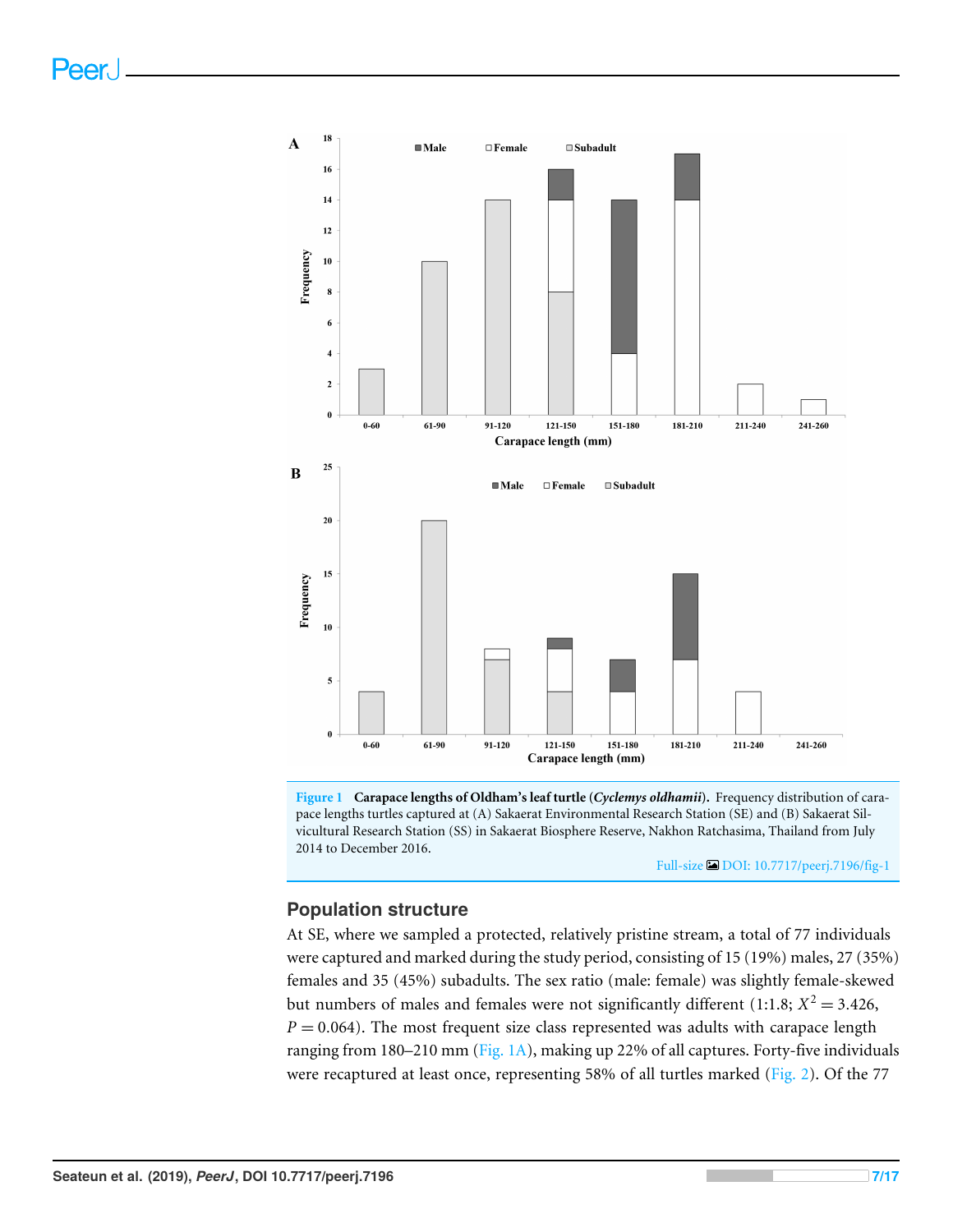<span id="page-8-0"></span>



Full-size [DOI: 10.7717/peerj.7196/fig-2](https://doi.org/10.7717/peerj.7196/fig-2)

individuals captured at SE, we recaptured 73% of marked males, 41% of marked females, and 66% of marked subadults.

At SS, which was made up of three constructed ponds that received frequent humancaused disturbance, we captured and marked 67 individuals, including 12 (18%) males, 20 (30%) females, and 35 (52%) subadults. Subadults in the size class 61–90 mm were the most frequent size class captured, constituting 30% of all captures [\(Fig. 1B\)](#page-7-0), and individuals with carapace length >240 mm were absent from the population. Sex ratio was slightly female-skewed, but numbers of males and females did not differ statistically (1:1.7;  $X^2 = 2.00$ ,  $P = 0.157$ ). We recaptured 61% of all individuals, including 66% of marked males, 60% of marked females, and 60% of marked subadults.

At KU, which consisted of a degraded stream adjacent to a village, we captured only one female and one subadult between September 2014 and September 2015. To maximize effort at other sites, we discontinued surveys at KU and were unable to include data from that site in the population analysis.

Sex ratio ( $X^2 = 0.01$ ,  $P = 0.931$ ) and proportion of subadults ( $X^2 = 0.72$ ,  $P = 0.395$ ) did not differ statistically between SE and SS.

#### **Population survival and density**

Site strongly influenced survival rates. Survival estimates for all age/sex classes combined were 12% higher [\(Table 1\)](#page-9-0) at the protected stream at SE than at the constructed ponds at SS. Similarly, survival estimates were higher for subadult, male, and female turtles at SE than at SS [\(Table 1\)](#page-9-0). Confidence intervals on survival estimates for males and females at both sites were relatively broad, so estimates for these age/sex classes should be considered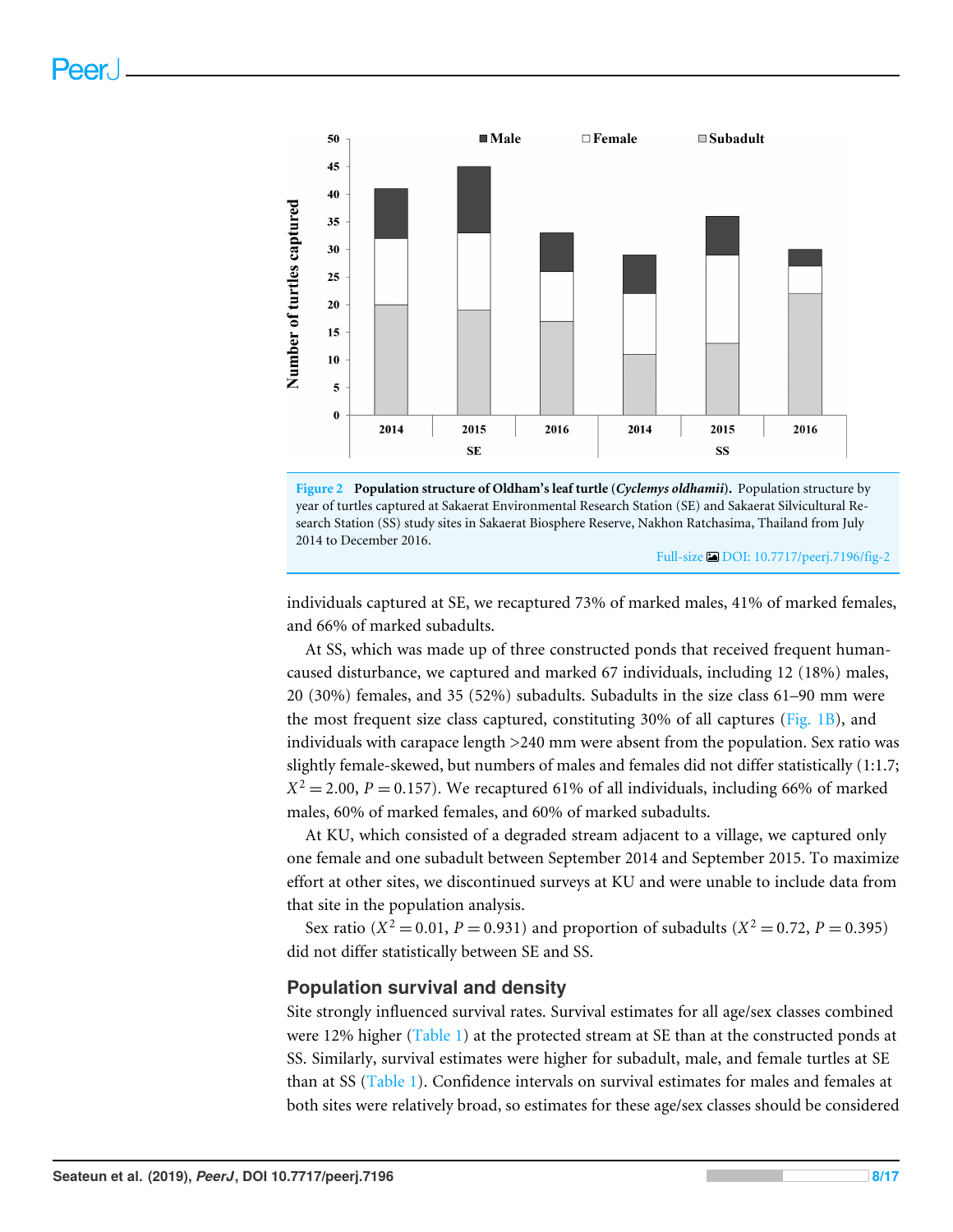<span id="page-9-0"></span>**Table 1 Model estimates of apparent survival (**ψ**) of Oldham's leaf turtle (***Cyclemys oldhamii***).** *Cyclemys oldhamii* in a protected stream at Sakaerat Environmental Research Station (SE) and humanconstructed ponds at Sakaerat Silvicultural Research Station (SS) in Sakaerat Biosphere Reserve, Nakhon Ratchasima, Thailand from 2014–2016.

| Population | Sex/age class | $\boldsymbol{\varphi}$ | <b>SE</b> | 95% CI          | Model                   |
|------------|---------------|------------------------|-----------|-----------------|-------------------------|
| <b>SE</b>  | overall       | 0.815                  | 0.062     | $0.664 - 0.907$ | phi(site)p(.)           |
|            | subadult      | 0.769                  | 0.077     | $0.587 - 0.886$ | $phi(age/sec*site)p(.)$ |
|            | male          | 0.949                  | 0.093     | $0.300 - 0.999$ | $phi(age/sec*site)p(.)$ |
|            | female        | 0.683                  | 0.157     | $0.343 - 0.899$ | $phi(age/sec*site)p(.)$ |
|            |               |                        |           |                 |                         |
| SS         | overall       | 0.694                  | 0.057     | $0.573 - 0.793$ | phi(site)p(.)           |
|            | subadult      | 0.740                  | 0.085     | $0.545 - 0.872$ | $phi(age/sec*site)p(.)$ |
|            | male          | 0.862                  | 0.222     | $0.140 - 0.996$ | $phi(age/sec*site)p(.)$ |
|            | female        | 0.614                  | 0.086     | $0.439 - 0.764$ | $phi(age/sec*site)p(.)$ |
|            |               |                        |           |                 |                         |
| Both sites | overall       | 0.751                  | 0.042     | $0.660 - 0.824$ | phi(group)p(.)          |
|            | subadult      | 0.756                  | 0.057     | 0.629           | Models averaged         |
|            | male          | 0.937                  | 0.091     | 0.420           | Models averaged         |
|            | female        | 0.631                  | 0.073     | 0.480           | Models averaged         |

cautiously. A bootstrapping goodness of fit test indicated good fit (c-hat  $= 1.27$ ) of the most general model to the data.

For the aquatic portion of the habitats used by *C. oldhamii*, we estimated population densities of 57.4 turtles per ha in the protected stream and 37.7 turtles per ha in the constructed ponds.

#### **Sexual dimorphism**

We found no statistically significant differences between body size parameters for males and females at either site, and no evidence of differences in sexual dimorphism between the protected and disturbed site [\(Table 2\)](#page-10-0). *P*-values for parameters sex, site, and the interaction between sex and site were ≥0.099 for carapace length, carapace width, plastron length, plastron width, shell height, and mass.

## **DISCUSSION**

#### **Population structure**

Populations of *C. oldhamii* in both the protected stream and the human-created ponds exhibited even sex ratios, or ratios not statistically different from one male to one female. Even sex ratios are commonly reported in populations of aquatic turtles (*[Bury, Germano](#page-15-6) [& Bury, 2010](#page-15-6)*; *[Gibbons & Lovich, 1990](#page-15-12)*). Skewed sex ratios are often related to seasonal behavioral differences and differential mortality between sexes, temperature-dependent sex determination, or differences in emigration, immigration and habitat use between sexes (*[Bull, 1985](#page-14-4)*; *[Gibbons & Lovich, 1990](#page-15-12)*; *[Smith & Iverson, 2002](#page-17-11)*). Although we have an understanding of the types of environmental and anthropogenic drivers potentially associated with shifts in sex ratios, the mechanisms responsible in individual populations are often difficult to identify. Male-skewed sex ratios have been documented in populations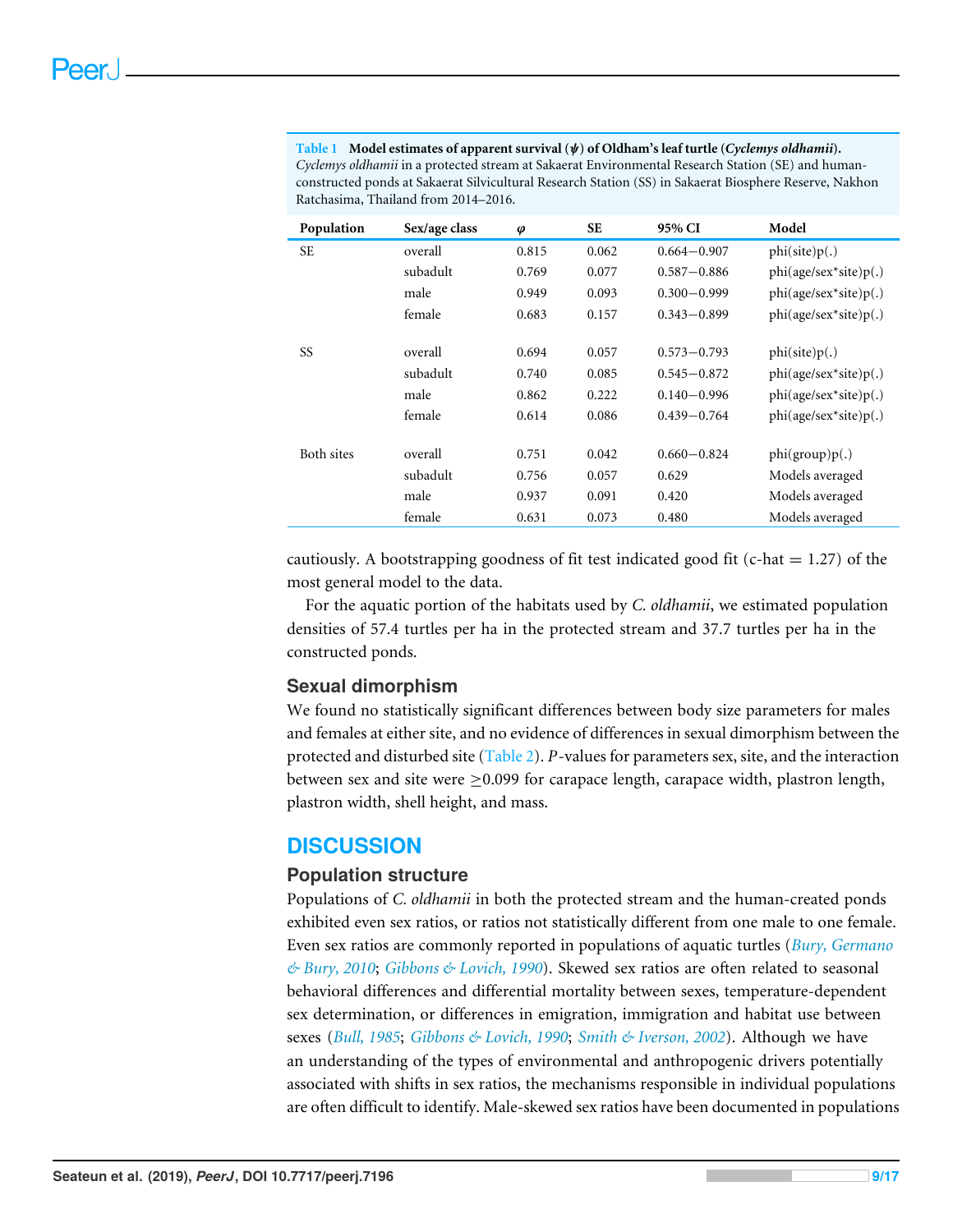<span id="page-10-0"></span>**Table 2 Morphological characters of male, female, and subadult Oldhams leaf turtle (***Cyclemys oldhamii***).** *Cyclemys oldhamii* captured at Sakaerat Environmental Research Station (SE) and Sakaerat Silvicultural Research Station (SS) study sites in Sakaerat Biosphere Reserve, Nakhon Ratchasima, Thailand from July 2014 to December 2016. n refers to total number of individuals captured at each site over the entire survey period.

|                                              | Male        |              | Female    |              | Subadult    |            |  |  |
|----------------------------------------------|-------------|--------------|-----------|--------------|-------------|------------|--|--|
| Morphologicalcharacter                       | Mean $(SD)$ | Range        | Mean (SD) | Range        | Mean $(SD)$ | Range      |  |  |
| Sakaerat Environmental Research Station (SE) |             |              |           |              |             |            |  |  |
| $\mathbf n$                                  | 15          |              | 27        |              | 35          |            |  |  |
| Carapace length                              | 167(16)     | $139 - 193$  | 185(31)   | $134 - 260$  | 97(26)      | $57 - 143$ |  |  |
| Carapace width                               | 130(10)     | $112 - 146$  | 138(16)   | $108 - 177$  | 86(21)      | $53 - 120$ |  |  |
| Shell height                                 | 57(5)       | $50 - 65$    | 62(11)    | $45 - 87$    | 34(9)       | $20 - 52$  |  |  |
| Plastron length                              | 153(14)     | $130 - 174$  | 169(28)   | $123 - 228$  | 88 (25)     | $51 - 134$ |  |  |
| Plastron width                               | 100(8)      | $87 - 116$   | 108(14)   | $82 - 138$   | 63 (17)     | $36 - 91$  |  |  |
| Mass                                         | 574 (150)   | $312 - 834$  | 775 (346) | $302 - 1757$ | 146 (102)   | $23 - 335$ |  |  |
| Sakaerat Silvicultural Research Station (SS) |             |              |           |              |             |            |  |  |
| n                                            | 12          |              | 20        |              | 35          |            |  |  |
| Carapace length                              | 183(18)     | $144 - 209$  | 179 (37)  | $117 - 232$  | 79 (26)     | $49 - 138$ |  |  |
| Carapace width                               | 138(10)     | $123 - 156$  | 138(20)   | $98 - 163$   | 71 $(21)$   | $46 - 120$ |  |  |
| Shell height                                 | 63(7)       | $50 - 78$    | 65(14)    | $41 - 80$    | 29(9)       | $18 - 47$  |  |  |
| Plastron length                              | 164(17)     | $130 - 188$  | 165(35)   | $102 - 213$  | 70(24)      | $41 - 127$ |  |  |
| Plastron width                               | 104(8)      | $93 - 117$   | 107(19)   | $72 - 145$   | 52(17)      | $31 - 94$  |  |  |
| Mass                                         | 757 (226)   | $380 - 1200$ | 806 (395) | $198 - 1500$ | 89 (92)     | $16 - 347$ |  |  |

of a number of turtle species (e.g., *[Reeves & Litzgus, 2008](#page-16-9)*; *[Smith & Iverson, 2002](#page-17-11)*), and in some cases these skewed sex ratios have been associated with declining populations (e.g., *[Hall, Henry & Bunck, 1999](#page-15-13)*). Our study of *C. oldhamii* provides two years of baseline data on sex ratios at the two sites and results suggest that the sex ratio is even and that differential mortality of females has not occurred at our study sites recently. Longer-term monitoring is needed to assess population trends.

We documented similar age class structure between the two study sites, with subadults making up 45% of the sampled population at the protected stream and 52% at the human-created ponds. Although a higher proportion of subadults in a population could indicate increased recruitment and potentially a healthy population (*[Seburn, 2003](#page-16-10)*), it may also signal reduced numbers of adults in the population due to collection, as has been demonstrated in other freshwater turtle species (e.g., *[Sung, Karraker & Hau, 2013](#page-17-4)*). An alternative explanation may be related to differences in habitat use between adult and subadult turtles. Adult *C. oldhamii* leave aquatic habitats occasionally to feed in the forest. Subadults are more prone to predation on land and, as with most aquatic turtles, probably rarely leave water. Thus, subadult *C. oldhamii* may be sampled more frequently than adults, when trapping occurs only in their aquatic habitats, as in the case of our study. Assessments of age class structure should take into consideration the different life histories of species, such as *C. oldhamii*, that exhibit phenological shifts in habitat use.

Notably, the most frequent size class captured at the two sites differed. Adult turtles measuring 181−210 mm in carapace length were the most common size class captured in the protected stream, and subadults measuring 61−90 mm were most common in the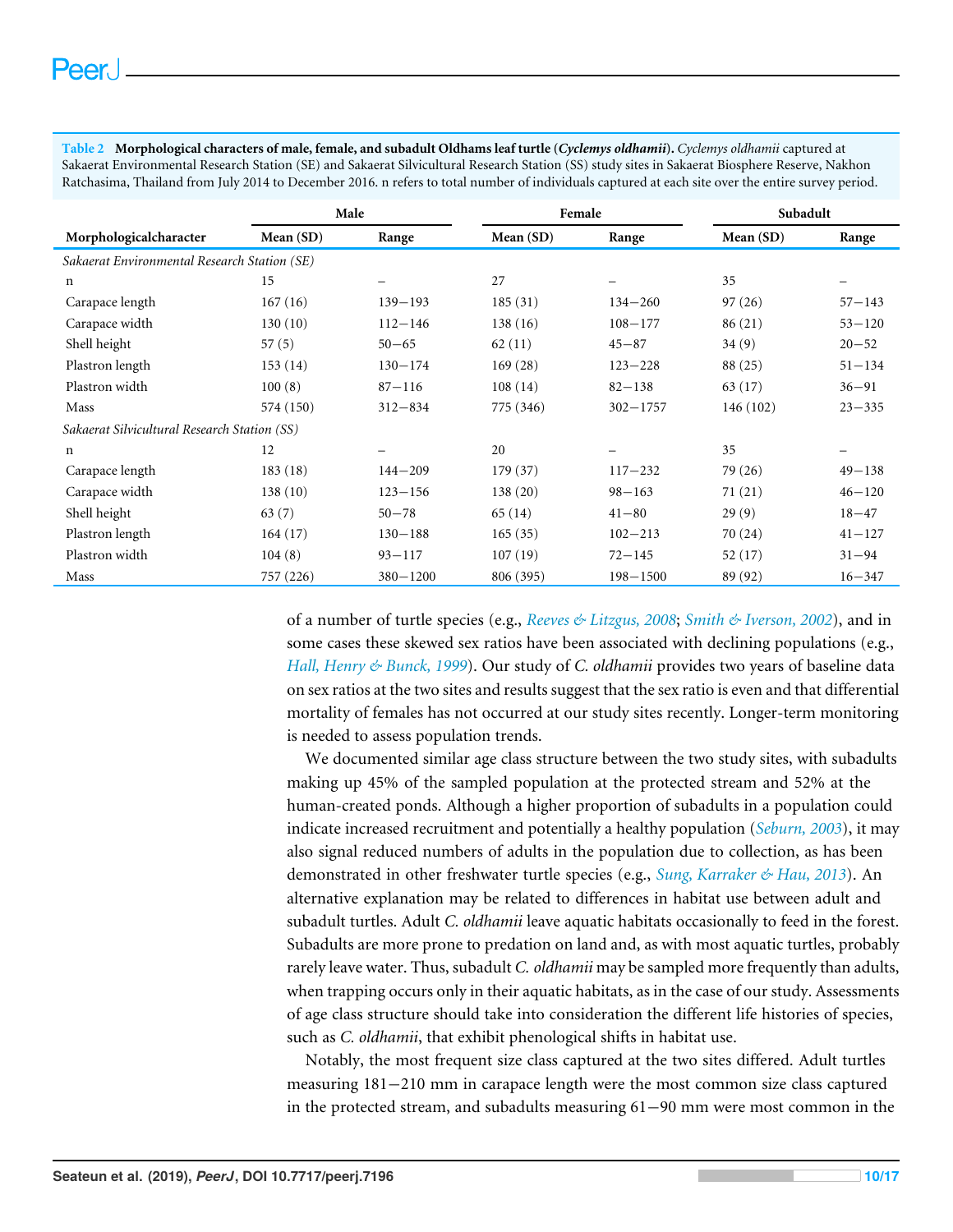constructed ponds. In addition, turtles of the largest size class ( $>$ 240 mm) were absent from the constructed ponds, but only one individual represented this size class in the protected stream. Skewed size classes or the absence of larger size classes in turtle populations can be an indicator of collection by humans (*[Sung, Karraker & Hau, 2013](#page-17-4)*), because larger turtles may be more easily spotted in their habitats or because they may garner a higher price. This can impact a population as the largest females, which generally make the largest reproductive contributions, would be removed from the population. The population at the constructed ponds are likely impacted by illegal collection as evidenced by the difference in size class distributions between the two sites, the absence of the largest turtles, and the proximity of the constructed ponds to humans.

#### **Population survival and density**

Average survival was 12% lower at the constructed ponds than at the protected stream, and lower survival was consistent among age/sex classes at the constructed ponds. Turtle densities were nearly 35% lower in the constructed pond population than in the protected stream population. Possible explanations for lower survival and densities in the disturbed pond habitat may include a combination of illegal harvesting of turtles, predation by domestic dogs, or lower habitat quality. Due to the scale and scope of the turtle trade, we must consider the possibility that illegal harvesting contributes to the lower survival and density of turtles from the constructed ponds. To our knowledge, turtles are not consumed by people in northeastern Thailand, but they may be collected from the wild and sold in markets to be freed as a part of Buddhist prayer release rituals or for illegal export. In Buddhism, release of any animal is believed to bring good merit to the releaser (*[Severinghaus & Chi, 1999](#page-16-11)*), and the release of turtles is believed to bring the emancipator a long life. Nature reserve staff were not aware of any collection of *C. oldhamii* within the reserve, and weekly visits to the nearest market in Pak Tong Chai in August and September 2010 and 2011 yielded only lowland wetland-dwelling snail-eating turtles (*Malayemys macrocephala*). Although we do not have any direct evidence of harvesting of turtles, it is possible that it occurs on a limited basis.

An alternative explanation for lower survival and density at the constructed ponds is that domestic dogs living around humans nearby are preying on turtles. However, we consider this explanation unlikely. Dogs are probably able to feed only on the youngest subadult turtles, because the rigid shells of older subadults and adults would preclude predation by a dog. In addition, subadults of size 61–90 mm were the most frequently captured individuals at the constructed ponds.

The constructed ponds may provide lower quality habitat or fewer resources potentially leading to lower survival or density of turtles. Although this may be a contributing factor, we also do not find strong support for this explanation. The two larger constructed ponds contained water year-round, thus potentially allowing turtles to remain active and feed during the cooler, drier season. We cannot entirely rule out differences in resources contributing to lower survival and density but consider it unlikely.

Importantly, density estimates for our two populations pertain only to their aquatic habitats and are likely systematic overestimates, for both populations, with regard to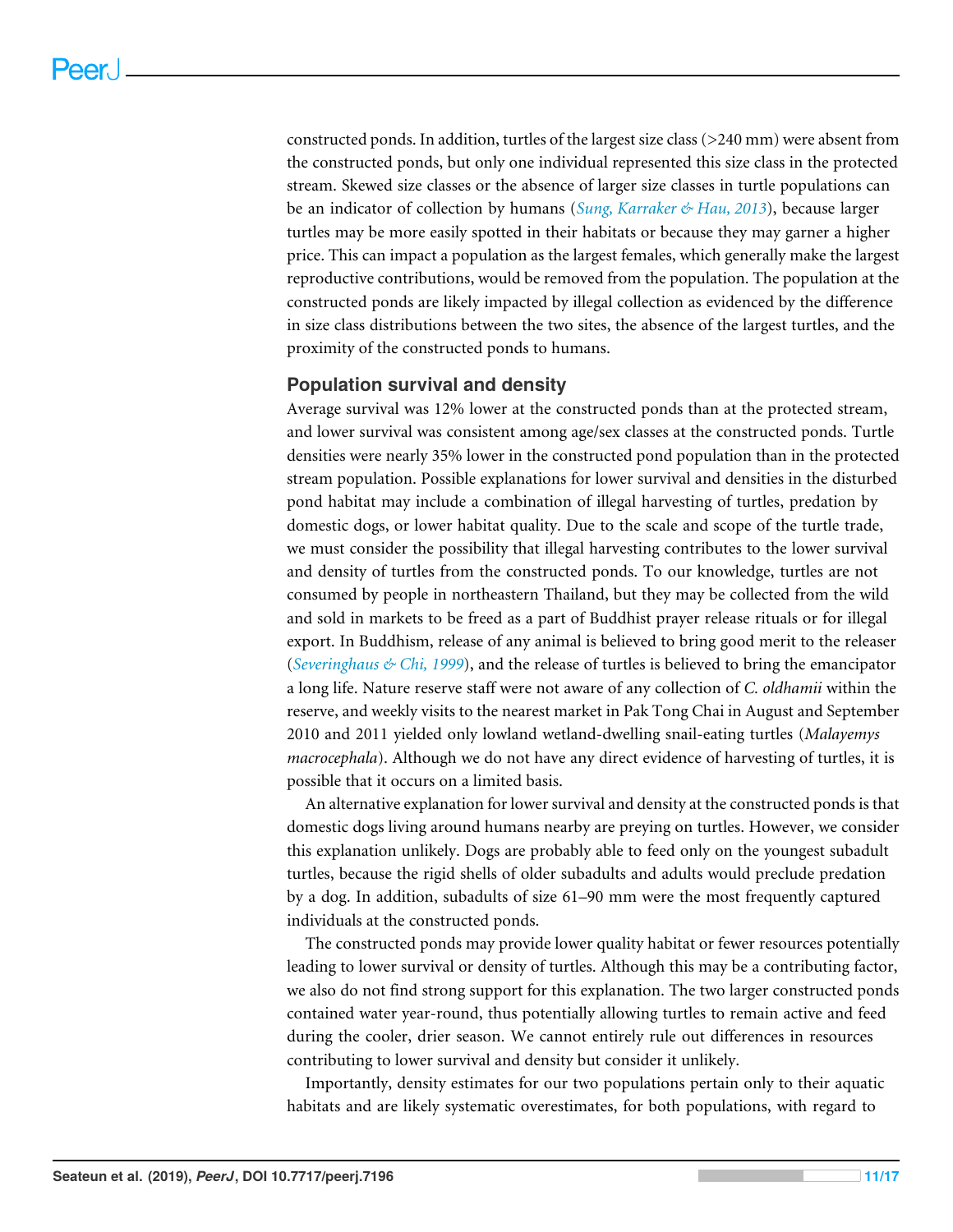densities of *C. oldhamii* across the broader landscape of aquatic and terrestrial habitats used by the species. We urge caution in the use of these estimates and emphasize that they serve most appropriately for comparing densities of *C. oldhamii* in their aquatic habitats only. Future efforts should incorporate information on use of terrestrial habitats by these turtles to generate more precise estimates of density across both aquatic and terrestrial habitats (*[Ivan, White & Shenk, 2013](#page-16-12)*).

#### **Sexual dimorphism**

Counter to our prediction, we did not observe sexual dimorphism in *C. oldhamii*. Sexual dimorphism has been documented in many other freshwater turtles, including the snaileating turtle (*Malayemys macrocephala*) in Thailand (*[Brophy, 2006](#page-14-2)*), and is attributable to a larger reservoir for eggs in females or the need for size in males that engage in combat (*[Gibbons & Lovich, 1990](#page-15-12)*). Although we did not document sexual dimorphism, reductions in numbers of turtles in larger size classes at the disturbed site may have influenced this result. Larger sample sizes in unimpacted habitats may be needed to gain further resolution on sexual dimorphism in *C. oldhamii.*

### **CONCLUSIONS**

To our knowledge, this is the first study to be conducted on the population demography of *Cyclemys oldhamii*, a species that is common in the global turtle trade. *Cyclemys oldhamii* is recognized by *[CITES](#page-15-14) [\(2019\)](#page-15-14)* as an Appendix II species, which controls trade to avoid impacts to populations. Thailand does not currently have a CITES-approved export quota, indicating that *C. oldhamii* cannot be legally exported from the country. Information on illegal export of this species from Thailand is not available, but is likely occurring given the frequency of this turtle in international trade (*[Cheung & Dudgeon, 2006](#page-15-7)*). Although recognized as a distinct species from *C. dentata*, a status assessment has not been completed for *C. oldhamii* by the International Union for the Conservation of Nature because of unresolved issues with taxonomy and distribution (*[Asian Turtle Trade Working Group,](#page-14-5) [2000](#page-14-5)*). We hope that the information gained from this study will aid in the undertaking of a status assessment for *C. oldhamii* and provide information that may be necessary for any future consideration of export quotas of *C. oldhamii* from Thailand.

Three lines of evidence—lower survival, lower density, and skewed size classes—at the constructed ponds suggest that collection may be occurring at that site. We cannot exclude either illegal harvesting for export or Buddhist prayer release as the mechanism that may be driving collection. Recently, the Thai Buddhist Council announced a ban on bird trade associated with ceremonial release (*[IUCN,](#page-16-13) [2017](#page-16-13)*), but such protections have not been made for turtles. Notably, Buddhist ceremonies impact native turtle populations by the capture of native turtles for release to different locations, and also by the purchase and release of invasive red-eared sliders (*Trachemys scripta*). This turtle from the Americas has been introduced to the Republic of Korea, Taiwan, Vietnam (*[Ramsay et al., 2007](#page-16-14)*), and Thailand, where it is sold as a pet, and is suspected to outcompete native Asian turtles. We recommend that the Thai Buddhist Council invoke a similar resolution for turtles as they have for birds and that the Thailand Government support such an effort. In addition, we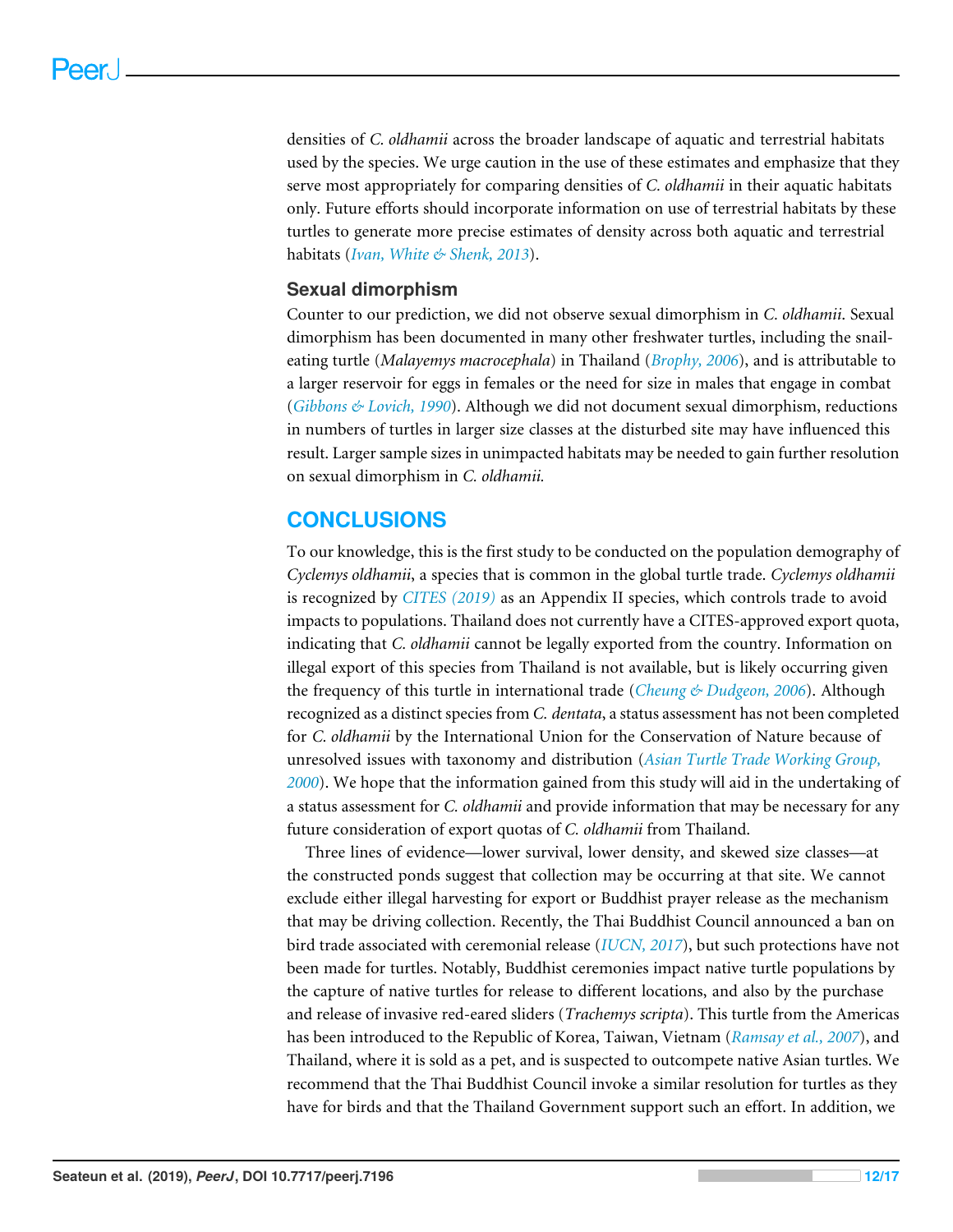urge the Thailand Government to take steps to ensure that illegal collection of turtles from national parks and reserves is minimized. As turtle populations become depleted in other Southeast Asian countries because of legal and illegal export and domestic uses, pressure will be increasingly exerted on turtle populations in countries like Thailand to meet the demands of an insatiable global trade.

# **ACKNOWLEDGEMENTS**

We are grateful to S Yodthong, K Termprayoon, P Puanprapai, A Rujirawan, N Ampai, A Aksornneam and the staffs of Sakaerat Environmental Research Station, Sakaerat Silvicultural Research Station and Wang Nam Khiao Forestry Student Training Station of Kasetsart University for field assistance; T Artchawakom and S Waengsothorn for scientific support.

# <span id="page-13-0"></span>**ADDITIONAL INFORMATION AND DECLARATIONS**

#### **Funding**

This work was supported by the World Wildlife Fund's Russell E. Train Education for Nature Program through a Train Fellowship for Current and Aspiring University Faculty (SR 90) and the Partnerships for Enhanced Engagement in Research (PEER) Science program (PGA-2000003545), which is a partnership between the U.S. Agency for International Development (USAID) and the National Science Foundation. The funders had no role in study design, data collection and analysis, decision to publish, or preparation of the manuscript.

## **Grant Disclosures**

The following grant information was disclosed by the authors:

World Wildlife Fund's Russell E. Train Education for Nature Program through a Train Fellowship for Current and Aspiring University Faculty (SR 90).

Partnerships for Enhanced Engagement in Research (PEER) Science program: PGA-2000003545.

#### **Competing Interests**

The authors declare there are no competing interests.

## **Author Contributions**

- [Sengvilay Seateun](#page-1-3) and [Anchalee Aowphol](#page-1-4) conceived and designed the experiments, performed the experiments, analyzed the data, contributed reagents/materials/analysis tools, prepared figures and/or tables, authored or reviewed drafts of the paper, approved the final draft.
- [Nancy E. Karraker](#page-1-5) conceived and designed the experiments, performed the experiments, analyzed the data, contributed reagents/materials/analysis tools, prepared figures and/or tables, authored or reviewed drafts of the paper.
- [Bryan L. Stuart](#page-1-6) conceived and designed the experiments, performed the experiments.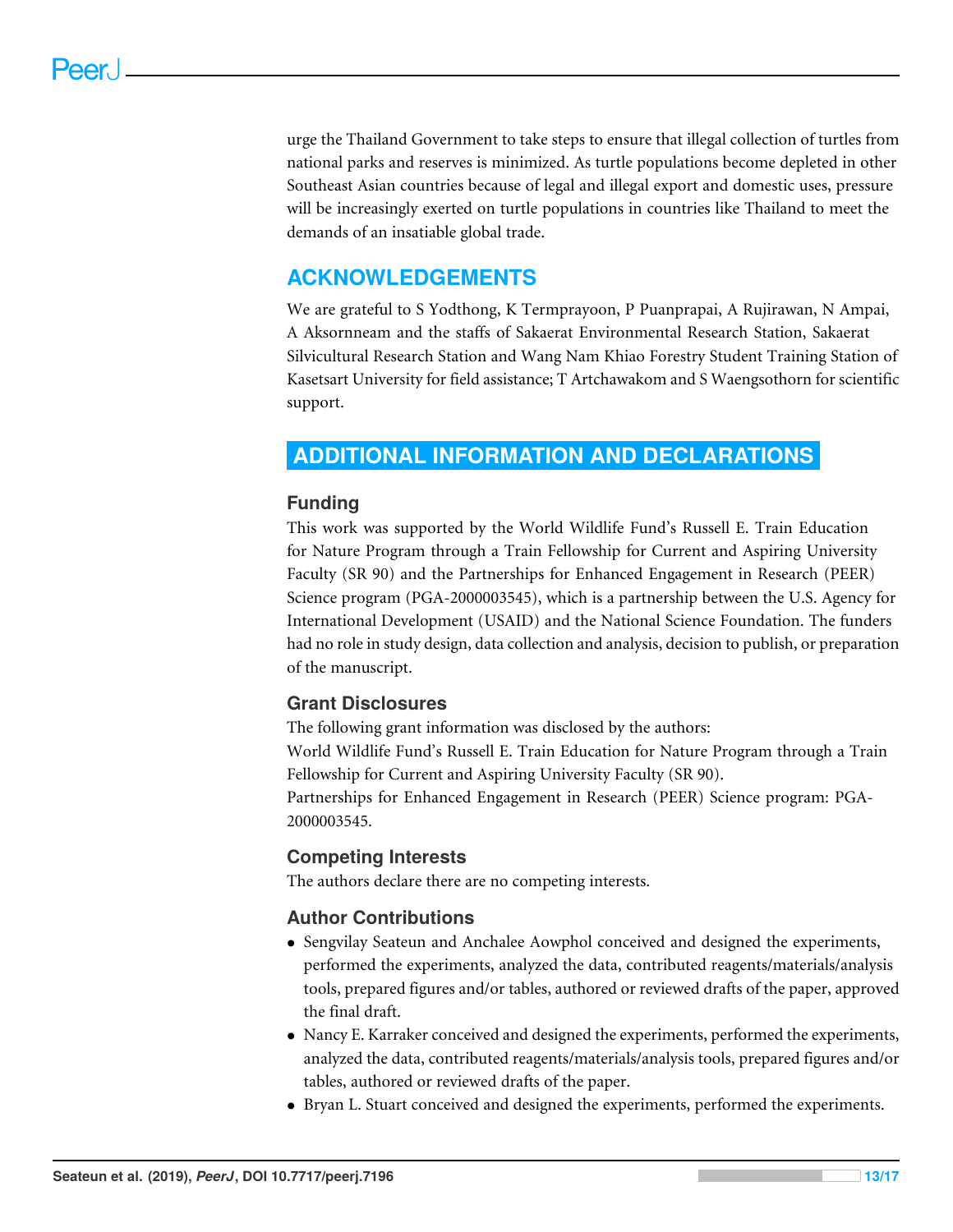#### **Animal Ethics**

The following information was supplied relating to ethical approvals (i.e., approving body and any reference numbers):

This research was approved by the Institutional Animal Care and Use Committee, Kasetsart University (Permit # ACKU60-SCI-003).

#### **Field Study Permissions**

The following information was supplied relating to field study approvals (i.e., approving body and any reference numbers):

Scientific research permits were provided by the Sakaerat Silvicultural Research Station, Royal Forestry Department (No.1607.5/2201), Sakaerat Environmental Research Station (No. 5201/106), Faculty of Forestry, Kasetsart University (No. 0513.10601/3358) and National Research Council of Thailand (No. 0002/8188).

#### **Data Availability**

The following information was supplied regarding data availability: The raw data are available as [Supplemental Files.](http://dx.doi.org/10.7717/peerj.7196#supplemental-information)

#### **Supplemental Information**

Supplemental information for this article can be found online at [http://dx.doi.org/10.7717/](http://dx.doi.org/10.7717/peerj.7196#supplemental-information) [peerj.7196#supplemental-information.](http://dx.doi.org/10.7717/peerj.7196#supplemental-information)

#### **REFERENCES**

- <span id="page-14-5"></span>**Asian Turtle Trade Working Group. 2000.** *Cyclemys dentata* (errata version published in 2016). The IUCN Red List of Threatened Species 2000. (accessed on 25 January 2019) [DOI 10.2305/IUCN.UK.2000.RLTS.T39551A10247518.en.](http://dx.doi.org/10.2305/IUCN.UK.2000.RLTS.T39551A10247518.en)
- <span id="page-14-1"></span>**Auliya M, Altherr S, Ariano-Sanchez D, Baard EH, Brown C, Brown RM, Cantu J-C, Gentile G, Gildenhuys P, Henningheim E. 2016.** Trade in live reptiles, its impact on wild populations, and the role of the European market. *Biological Conservation* **204A**:103–119 [DOI 10.1016/j.biocon.2016.05.017.](http://dx.doi.org/10.1016/j.biocon.2016.05.017)
- <span id="page-14-2"></span>**Brophy TR. 2006.** Allometry and sexual dimorphism in the snail-eating turtle *Malayemys macrocephala* from the Chao Phraya River Basin of Central Thailand. *Chelonian Conservation and Biology* **5**:159–165 [DOI 10.2744/1071-8443\(2006\)5\[159:AASDIT\]2.0.CO;2.](http://dx.doi.org/10.2744/1071-8443(2006)5[159:AASDIT]2.0.CO;2)

<span id="page-14-0"></span>**Buchanan S, Buffum B, Karraker N. 2017.** Responses of a spotted turtle population (*Clemmys guttata*) to creation of early-successional habitat. *Herpetological Conservation and Biology* **12**:688–700.

- <span id="page-14-3"></span>**Buhlmann KA, Akre TS, Iverson JB, Karapatakis D, Mittermeier RA, Georges A, Rhodin AG, Van Dijk PP, Gibbons JW. 2009.** A global analysis of tortoise and freshwater turtle distributions with identification of priority conservation areas. *Chelonian Conservation and Biology* **8**:116–149 [DOI 10.2744/CCB-0774.1.](http://dx.doi.org/10.2744/CCB-0774.1)
- <span id="page-14-4"></span>**Bull J. 1985.** Sex ratio and nest temperature in turtles: comparing field and laboratory data. *Ecology* **66**:1115–1122 [DOI 10.2307/1939163.](http://dx.doi.org/10.2307/1939163)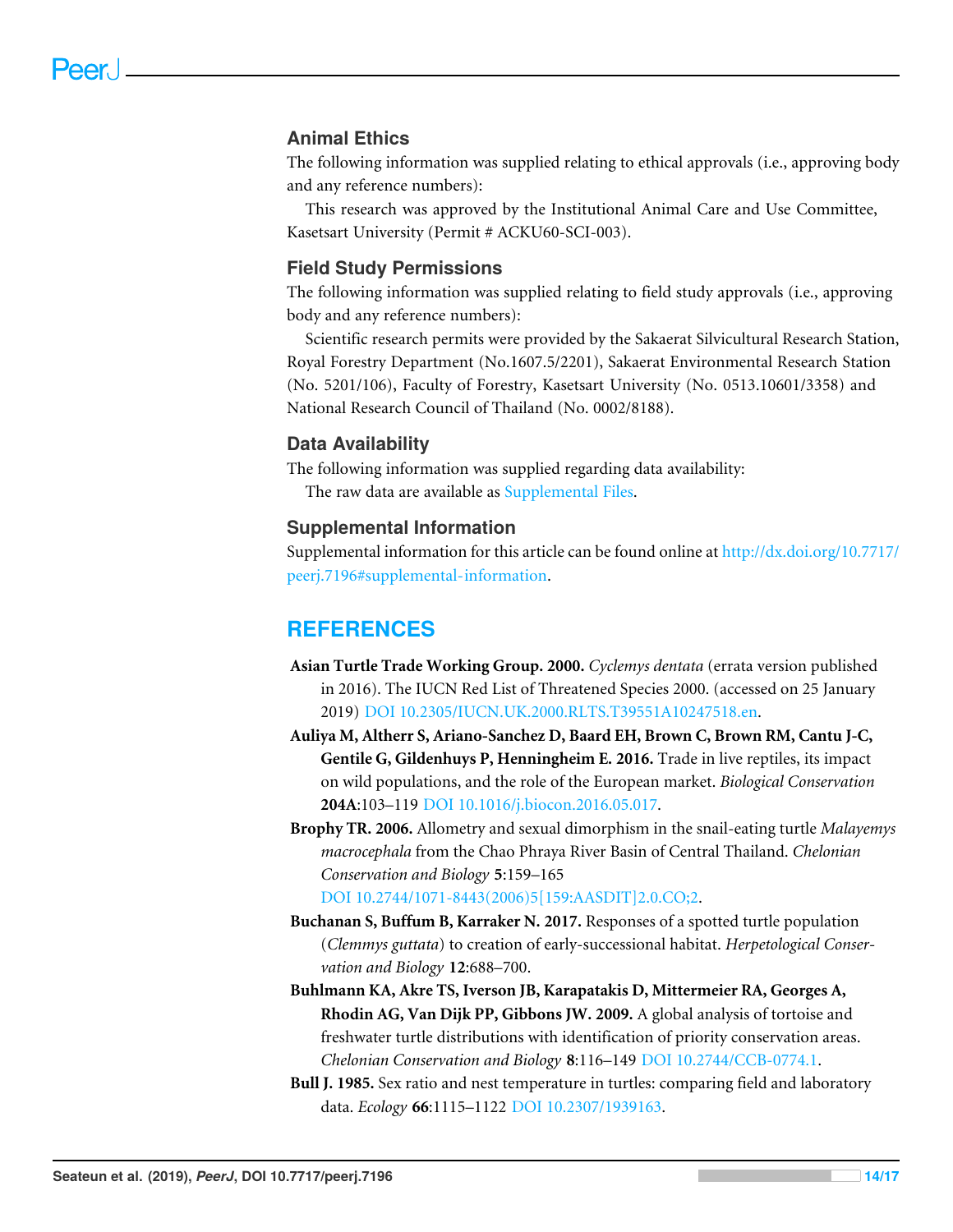- <span id="page-15-6"></span>**Bury RB, Germano DJ, Bury GW. 2010.** Population structure and growth of the turtle *Actinemys marmorata* from the Klamath–Siskiyou ecoregion: age, not size, matters. *Copeia* **2010**:443–451 [DOI 10.1643/CH-08-096.](http://dx.doi.org/10.1643/CH-08-096)
- <span id="page-15-11"></span>**Cagle FR. 1939.** A system of marking turtles for future identification. *Copeia* **1939**:170–173.
- <span id="page-15-7"></span>**Cheung SM, Dudgeon D. 2006.** Quantifying the Asian turtle crisis: market surveys in southern China, 2000–2003. *Aquatic Conservation: Marine and Freshwater Ecosystems* **16**:751–770 [DOI 10.1002/aqc.803.](http://dx.doi.org/10.1002/aqc.803)
- <span id="page-15-9"></span>**CITES. 2016.** UNEP-WCMC Species Database: CITES-Listed Species. Convention on the International Trade in Endangered Species. UNEP-WCMC. *Available at [https:](https://cites.org/eng/node/7691) [// cites.org/ eng/ node/ 7691](https://cites.org/eng/node/7691)* (accessed on 8 July 2016).
- <span id="page-15-14"></span>**CITES. 2019.** *Cyclemys oldhamii*. Convention on International Trade in Endangered Species. *Available at [https:// cites.org/ eng/ node/ 21071](https://cites.org/eng/node/21071)* (accessed on 25 January 2019).
- <span id="page-15-1"></span>**Congdon JD, Dunham AE, Van Loben Sels R. 1993.** Delayed sexual maturity and demographics of Blanding's turtles (*Emydoidea blandingii*): implications for conservation and management of long-lived organisms. *Conservation Biology* **7**:826–833 [DOI 10.1046/j.1523-1739.1993.740826.x.](http://dx.doi.org/10.1046/j.1523-1739.1993.740826.x)
- <span id="page-15-4"></span>**Dodd K. 1990.** Effects of habitat fragmentation on a stream-dwelling species, the flattened musk turtle *Sternotherus depressus*. *Biological Conservation* **54**:33–45 [DOI 10.1016/0006-3207\(90\)90040-V.](http://dx.doi.org/10.1016/0006-3207(90)90040-V)
- <span id="page-15-8"></span>**Durkin L. 2012.** Home range size, movements and refuge use of the Southeast Asian leaf turtle (*Cyclemys oldhamii*) in Phnom Kulen National Park, Cambodia. Unpublished Bachelor of Science honors thesis, Department of Zoology, La Trobe University, Melbourne, Australia.
- <span id="page-15-5"></span>**Fordham DA, Georges A, Brook BW. 2007.** Indigenous harvest, exotic pig predation and local persistence of a long-lived vertebrate: managing a tropical freshwater turtle for sustainability and conservation. *Journal of Applied Ecology* **45**:52–62 [DOI 10.1111/j.1365-2664.2007.01414.x.](http://dx.doi.org/10.1111/j.1365-2664.2007.01414.x)
- <span id="page-15-2"></span>**Frazer NB, Gibbons JW, Greene JL. 1990.** Exploring Fabens' growth interval model with data on a long-lived vertebrate, *Trachemys scripta* (Reptilia: Testudinata). *Copeia* **1990**:112–118 [DOI 10.2307/1445827.](http://dx.doi.org/10.2307/1445827)
- <span id="page-15-3"></span>**Garber SD, Burger J. 1995.** A 20-yr study documenting the relationship between turtle decline and human recreation. *Ecological Applications* **5**:1151–1162 [DOI 10.2307/2269362.](http://dx.doi.org/10.2307/2269362)
- <span id="page-15-12"></span>**Gibbons JW, Lovich JE. 1990.** Sexual dimorphism in turtles with emphasis on the slider turtle (*Trachemys scripta*). *Herpetological Monographs* **4**:1–29 [DOI 10.2307/1466966.](http://dx.doi.org/10.2307/1466966)
- <span id="page-15-13"></span>**Hall R, Henry P, Bunck C. 1999.** Fifty-year trends in a box turtle population in Maryland. *Biological Conservation* **88**:165–172 [DOI 10.1016/S0006-3207\(98\)00107-4.](http://dx.doi.org/10.1016/S0006-3207(98)00107-4)
- <span id="page-15-0"></span>**Heppell SS. 1998.** Application of life-history theory and population model analysis to turtle conservation. *Copeia* **1998**:367–375 [DOI 10.2307/1447430.](http://dx.doi.org/10.2307/1447430)
- <span id="page-15-10"></span>**Inger RF, Colwell RK. 1977.** Organization of contiguous communities of amphibians and reptiles in Thailand. *Ecological Monographs* **47**:229–253 [DOI 10.2307/1942516.](http://dx.doi.org/10.2307/1942516)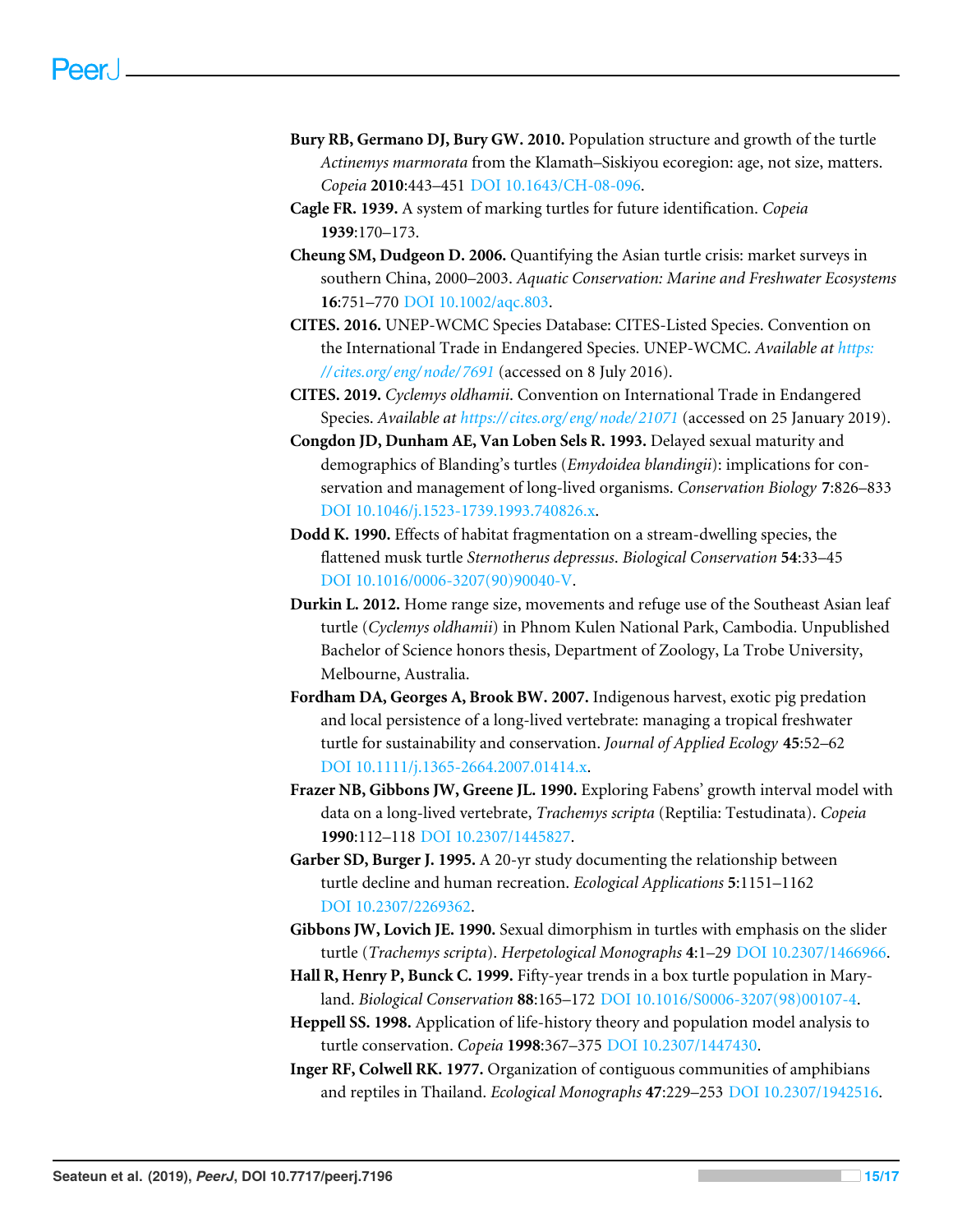- <span id="page-16-13"></span>**IUCN. 2017.** Thai Buddhist Council announces ban on ceremonial bird trade. International Union for the Conservation of Nature. *Available at [https://www.iucn.org/](https://www.iucn.org/news/thailand/201707/thai-buddhist-council-announces-ban-ceremonial-bird-trade) [news/thailand/ 201707/thai-buddhist-council-announces-ban-ceremonial-bird-trade](https://www.iucn.org/news/thailand/201707/thai-buddhist-council-announces-ban-ceremonial-bird-trade)* (accessed on 25 January 2019).
- <span id="page-16-4"></span>**IUCN. 2018.** IUCN Red List of Threatened Species. Version 2018-1, International Union for the Conservation of Nature. *Available at <http://www.iucnredlist.org>* (accessed on 28 December 2018).
- <span id="page-16-12"></span>**Ivan JS, White GC, Shenk TM. 2013.** Using simulation to compare methods for estimating density from capture—recapture data. *Ecology* **94**:817–826 [DOI 10.1890/12-0102.1.](http://dx.doi.org/10.1890/12-0102.1)
- <span id="page-16-0"></span>**Iverson J. 1991.** Life history and demography of the yellow mud turtle, *Kinosternon flavescens*. *Herpetologica* **47**:373–395.
- <span id="page-16-3"></span>**Kharel M, Chhetry DT. 2012.** Turtles of Kankai (Mai) river and their ethno-medicinal uses. *Nepalese Journal of Biosciences* **2**:126–133.
- <span id="page-16-7"></span>**Litzgus JD, Brooks RJ. 1998.** Testing the validity of counts of plastral scute rings in spotted turtles, *Clemmys guttata*. *Copeia* **1998**:222–225 [DOI 10.2307/1447724.](http://dx.doi.org/10.2307/1447724)
- <span id="page-16-1"></span>**Litzgus JD, Mousseau TA. 2006.** Geographic variation in reproduction in a freshwater turtle (*Clemmys guttata*). *Herpetologica* **62**:132–140 [DOI 10.1655/05-26.1.](http://dx.doi.org/10.1655/05-26.1)
- <span id="page-16-2"></span>**Lyons JA, Natusch DJD, Shepherd CR. 2013.** The harvest of freshwater turtles (Chelidae) from Papua, Indonesia, for the international pet trade. *Oryx* **47**:298–302 [DOI 10.1017/S0030605312000932.](http://dx.doi.org/10.1017/S0030605312000932)
- <span id="page-16-8"></span>**R Development Core Team. 2014.** R: a language and environment for statistical computing. Vienna: R Program for Statistical Computing. *Available at [http://www.R](http://www.R-project.org)[project.org](http://www.R-project.org)* (accessed on 5 May 2018).
- <span id="page-16-6"></span>**Rai K. 2004.** Ecological distribution of *Cyclemys oldhamii* (Gray 1863) from Nepal. *Our Nature* **2**:7–12 [DOI 10.3126/on.v2i1.317.](http://dx.doi.org/10.3126/on.v2i1.317)
- <span id="page-16-14"></span>**Ramsay NF, Ng PKA, O'Riordan RM, Chou LM. 2007.** The red-eared slider (*Trachemys scripta elegans*) in Asia: a review. In: Gherardi F, ed. *Biological invaders in inland waters: profiles, distribution, and threats*. The Netherlands: Springer, 161–174.
- <span id="page-16-9"></span>**Reeves DJ, Litzgus JD. 2008.** Demography of an island population of spotted turtles (*Clemmys guttata*) at the species' northern range limit. *Northeastern Naturalist* **15**:417–430 [DOI 10.1656/1092-6194-15.3.417.](http://dx.doi.org/10.1656/1092-6194-15.3.417)
- <span id="page-16-5"></span>**Rhodin A, Iverson J, Bour R, Fritz U, Georges A, Shaffer HB, Van Dijk P. 2017.** *Turtles of the world annotated checklist and atlas of taxonomy, synonymy, distribution, and conservation status*. 8th Edition. Lunenburg: Chelonian Research Foundation and Turtle Conservancy.
- <span id="page-16-10"></span>**Seburn DC. 2003.** Population structure, growth, and age estimation of spotted turtles, *Clemmys guttata*, near their northern limit: an 18-year follow-up. *The Canadian Field-Naturalist* **117**:436–439 [DOI 10.22621/cfn.v117i3.747.](http://dx.doi.org/10.22621/cfn.v117i3.747)
- <span id="page-16-11"></span>**Severinghaus LL, Chi L. 1999.** Prayer animal release in Taiwan. *Biological Conservation* **89**:301–304 [DOI 10.1016/S0006-3207\(98\)00155-4.](http://dx.doi.org/10.1016/S0006-3207(98)00155-4)